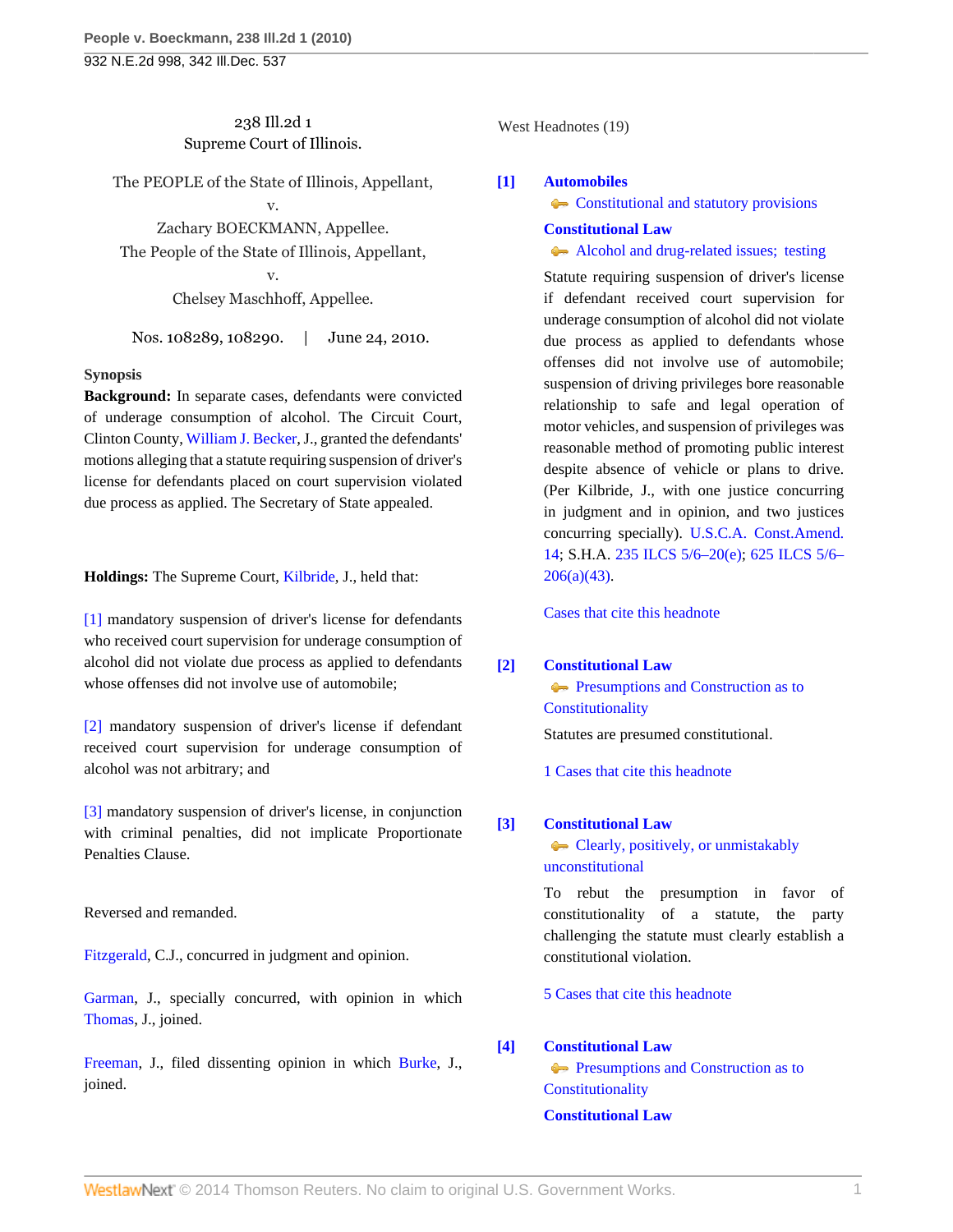## **[Doubt](http://www.westlaw.com/Browse/Home/KeyNumber/92k1001/View.html?docGuid=Iced421f97fd311df86c1ad798a0ca1c1&originationContext=document&vr=3.0&rs=cblt1.0&transitionType=DocumentItem&contextData=(sc.Search))**

The court must construe a statute in a manner upholding its constitutionality if reasonably possible; accordingly, the court will resolve any doubt on the construction of a statute in favor of its validity.

#### [5 Cases that cite this headnote](http://www.westlaw.com/Link/RelatedInformation/DocHeadnoteLink?docGuid=Iced421f97fd311df86c1ad798a0ca1c1&headnoteId=202237308900420130207023819&originationContext=document&vr=3.0&rs=cblt1.0&transitionType=CitingReferences&contextData=(sc.Search))

# <span id="page-1-0"></span>**[\[5\]](#page-4-3) [Criminal Law](http://www.westlaw.com/Browse/Home/KeyNumber/110/View.html?docGuid=Iced421f97fd311df86c1ad798a0ca1c1&originationContext=document&vr=3.0&rs=cblt1.0&transitionType=DocumentItem&contextData=(sc.Search))**

**[Review De Novo](http://www.westlaw.com/Browse/Home/KeyNumber/110XXIV(L)13/View.html?docGuid=Iced421f97fd311df86c1ad798a0ca1c1&originationContext=document&vr=3.0&rs=cblt1.0&transitionType=DocumentItem&contextData=(sc.Search))** 

The constitutionality of a statute is reviewed de novo.

[2 Cases that cite this headnote](http://www.westlaw.com/Link/RelatedInformation/DocHeadnoteLink?docGuid=Iced421f97fd311df86c1ad798a0ca1c1&headnoteId=202237308900520130207023819&originationContext=document&vr=3.0&rs=cblt1.0&transitionType=CitingReferences&contextData=(sc.Search))

## <span id="page-1-1"></span>**[\[6\]](#page-4-4) [Constitutional Law](http://www.westlaw.com/Browse/Home/KeyNumber/92/View.html?docGuid=Iced421f97fd311df86c1ad798a0ca1c1&originationContext=document&vr=3.0&rs=cblt1.0&transitionType=DocumentItem&contextData=(sc.Search))**

**[Reasonableness, rationality, and](http://www.westlaw.com/Browse/Home/KeyNumber/92k3895/View.html?docGuid=Iced421f97fd311df86c1ad798a0ca1c1&originationContext=document&vr=3.0&rs=cblt1.0&transitionType=DocumentItem&contextData=(sc.Search))** [relationship to object](http://www.westlaw.com/Browse/Home/KeyNumber/92k3895/View.html?docGuid=Iced421f97fd311df86c1ad798a0ca1c1&originationContext=document&vr=3.0&rs=cblt1.0&transitionType=DocumentItem&contextData=(sc.Search))

When a statute does not impact a fundamental constitutional right, the applicable standard for reviewing whether it conforms with substantive due process is the rational basis test. [U.S.C.A.](http://www.westlaw.com/Link/Document/FullText?findType=L&pubNum=1000546&cite=USCOAMENDXIV&originatingDoc=Iced421f97fd311df86c1ad798a0ca1c1&refType=LQ&originationContext=document&vr=3.0&rs=cblt1.0&transitionType=DocumentItem&contextData=(sc.Search)) [Const.Amend. 14.](http://www.westlaw.com/Link/Document/FullText?findType=L&pubNum=1000546&cite=USCOAMENDXIV&originatingDoc=Iced421f97fd311df86c1ad798a0ca1c1&refType=LQ&originationContext=document&vr=3.0&rs=cblt1.0&transitionType=DocumentItem&contextData=(sc.Search))

[Cases that cite this headnote](http://www.westlaw.com/Link/RelatedInformation/DocHeadnoteLink?docGuid=Iced421f97fd311df86c1ad798a0ca1c1&headnoteId=202237308900620130207023819&originationContext=document&vr=3.0&rs=cblt1.0&transitionType=CitingReferences&contextData=(sc.Search))

# <span id="page-1-2"></span>**[\[7\]](#page-4-5) [Constitutional Law](http://www.westlaw.com/Browse/Home/KeyNumber/92/View.html?docGuid=Iced421f97fd311df86c1ad798a0ca1c1&originationContext=document&vr=3.0&rs=cblt1.0&transitionType=DocumentItem&contextData=(sc.Search))**

**Reasonableness**, rationality, and [relationship to object](http://www.westlaw.com/Browse/Home/KeyNumber/92k3877/View.html?docGuid=Iced421f97fd311df86c1ad798a0ca1c1&originationContext=document&vr=3.0&rs=cblt1.0&transitionType=DocumentItem&contextData=(sc.Search))

## **[Constitutional Law](http://www.westlaw.com/Browse/Home/KeyNumber/92/View.html?docGuid=Iced421f97fd311df86c1ad798a0ca1c1&originationContext=document&vr=3.0&rs=cblt1.0&transitionType=DocumentItem&contextData=(sc.Search))**

**Reasonableness**, rationality, and [relationship to object](http://www.westlaw.com/Browse/Home/KeyNumber/92k3900/View.html?docGuid=Iced421f97fd311df86c1ad798a0ca1c1&originationContext=document&vr=3.0&rs=cblt1.0&transitionType=DocumentItem&contextData=(sc.Search))

Generally, a statute violates the constitutional guarantee of due process under the rational basis test if it does not bear a rational relationship to a legitimate legislative purpose, or is arbitrary or discriminatory. [U.S.C.A. Const.Amend. 14](http://www.westlaw.com/Link/Document/FullText?findType=L&pubNum=1000546&cite=USCOAMENDXIV&originatingDoc=Iced421f97fd311df86c1ad798a0ca1c1&refType=LQ&originationContext=document&vr=3.0&rs=cblt1.0&transitionType=DocumentItem&contextData=(sc.Search)).

[1 Cases that cite this headnote](http://www.westlaw.com/Link/RelatedInformation/DocHeadnoteLink?docGuid=Iced421f97fd311df86c1ad798a0ca1c1&headnoteId=202237308900720130207023819&originationContext=document&vr=3.0&rs=cblt1.0&transitionType=CitingReferences&contextData=(sc.Search))

## <span id="page-1-3"></span>**[\[8\]](#page-4-6) [Constitutional Law](http://www.westlaw.com/Browse/Home/KeyNumber/92/View.html?docGuid=Iced421f97fd311df86c1ad798a0ca1c1&originationContext=document&vr=3.0&rs=cblt1.0&transitionType=DocumentItem&contextData=(sc.Search))**

## **[Reasonableness or rationality](http://www.westlaw.com/Browse/Home/KeyNumber/92k1055/View.html?docGuid=Iced421f97fd311df86c1ad798a0ca1c1&originationContext=document&vr=3.0&rs=cblt1.0&transitionType=DocumentItem&contextData=(sc.Search))**

In applying the rational basis test in a challenge to the constitutionality of a statute, the court must identify the public interest the statute is intended to protect, determine whether the statute bears a rational relationship to that interest, and examine whether the method chosen to protect or further that interest is reasonable.

[1 Cases that cite this headnote](http://www.westlaw.com/Link/RelatedInformation/DocHeadnoteLink?docGuid=Iced421f97fd311df86c1ad798a0ca1c1&headnoteId=202237308900820130207023819&originationContext=document&vr=3.0&rs=cblt1.0&transitionType=CitingReferences&contextData=(sc.Search))

# <span id="page-1-4"></span>**[\[9\]](#page-4-7) [Constitutional Law](http://www.westlaw.com/Browse/Home/KeyNumber/92/View.html?docGuid=Iced421f97fd311df86c1ad798a0ca1c1&originationContext=document&vr=3.0&rs=cblt1.0&transitionType=DocumentItem&contextData=(sc.Search))**

**Reasonableness**, rationality, and [relationship to object](http://www.westlaw.com/Browse/Home/KeyNumber/92k3895/View.html?docGuid=Iced421f97fd311df86c1ad798a0ca1c1&originationContext=document&vr=3.0&rs=cblt1.0&transitionType=DocumentItem&contextData=(sc.Search))

Rational basis review of a statute to determine whether it complies with substantive due process is highly deferential, but it is not toothless. [U.S.C.A. Const.Amend. 14.](http://www.westlaw.com/Link/Document/FullText?findType=L&pubNum=1000546&cite=USCOAMENDXIV&originatingDoc=Iced421f97fd311df86c1ad798a0ca1c1&refType=LQ&originationContext=document&vr=3.0&rs=cblt1.0&transitionType=DocumentItem&contextData=(sc.Search))

[Cases that cite this headnote](http://www.westlaw.com/Link/RelatedInformation/DocHeadnoteLink?docGuid=Iced421f97fd311df86c1ad798a0ca1c1&headnoteId=202237308900920130207023819&originationContext=document&vr=3.0&rs=cblt1.0&transitionType=CitingReferences&contextData=(sc.Search))

# <span id="page-1-5"></span>**[\[10\]](#page-4-8) [Constitutional Law](http://www.westlaw.com/Browse/Home/KeyNumber/92/View.html?docGuid=Iced421f97fd311df86c1ad798a0ca1c1&originationContext=document&vr=3.0&rs=cblt1.0&transitionType=DocumentItem&contextData=(sc.Search))**

# **[Reasonableness or rationality](http://www.westlaw.com/Browse/Home/KeyNumber/92k1055/View.html?docGuid=Iced421f97fd311df86c1ad798a0ca1c1&originationContext=document&vr=3.0&rs=cblt1.0&transitionType=DocumentItem&contextData=(sc.Search))**

Legislation that does not impinge on a fundamental constitutional right must be upheld if there is a conceivable basis for finding it is rationally related to a legitimate state interest.

[Cases that cite this headnote](http://www.westlaw.com/Link/RelatedInformation/DocHeadnoteLink?docGuid=Iced421f97fd311df86c1ad798a0ca1c1&headnoteId=202237308901020130207023819&originationContext=document&vr=3.0&rs=cblt1.0&transitionType=CitingReferences&contextData=(sc.Search))

# <span id="page-1-6"></span>**[\[11\]](#page-4-9) [Constitutional Law](http://www.westlaw.com/Browse/Home/KeyNumber/92/View.html?docGuid=Iced421f97fd311df86c1ad798a0ca1c1&originationContext=document&vr=3.0&rs=cblt1.0&transitionType=DocumentItem&contextData=(sc.Search))**

**[Reasonableness or rationality](http://www.westlaw.com/Browse/Home/KeyNumber/92k1055/View.html?docGuid=Iced421f97fd311df86c1ad798a0ca1c1&originationContext=document&vr=3.0&rs=cblt1.0&transitionType=DocumentItem&contextData=(sc.Search))** 

# **[Constitutional Law](http://www.westlaw.com/Browse/Home/KeyNumber/92/View.html?docGuid=Iced421f97fd311df86c1ad798a0ca1c1&originationContext=document&vr=3.0&rs=cblt1.0&transitionType=DocumentItem&contextData=(sc.Search))**

# **[Inquiry Into Legislative Judgment](http://www.westlaw.com/Browse/Home/KeyNumber/92k2485/View.html?docGuid=Iced421f97fd311df86c1ad798a0ca1c1&originationContext=document&vr=3.0&rs=cblt1.0&transitionType=DocumentItem&contextData=(sc.Search))**

The legislature's judgments in drafting a statute are not subject to judicial fact finding and may be based on rational speculation unsupported by evidence or empirical data.

[Cases that cite this headnote](http://www.westlaw.com/Link/RelatedInformation/DocHeadnoteLink?docGuid=Iced421f97fd311df86c1ad798a0ca1c1&headnoteId=202237308901120130207023819&originationContext=document&vr=3.0&rs=cblt1.0&transitionType=CitingReferences&contextData=(sc.Search))

# <span id="page-1-7"></span>**[\[12\]](#page-4-10) [Constitutional Law](http://www.westlaw.com/Browse/Home/KeyNumber/92/View.html?docGuid=Iced421f97fd311df86c1ad798a0ca1c1&originationContext=document&vr=3.0&rs=cblt1.0&transitionType=DocumentItem&contextData=(sc.Search))**

## **[Reasonableness or rationality](http://www.westlaw.com/Browse/Home/KeyNumber/92k1055/View.html?docGuid=Iced421f97fd311df86c1ad798a0ca1c1&originationContext=document&vr=3.0&rs=cblt1.0&transitionType=DocumentItem&contextData=(sc.Search))**

A statute will be upheld in a challenge to its constitutionality if a conceivable basis exists for finding it rationally related to the identified legitimate public interest.

# [Cases that cite this headnote](http://www.westlaw.com/Link/RelatedInformation/DocHeadnoteLink?docGuid=Iced421f97fd311df86c1ad798a0ca1c1&headnoteId=202237308901220130207023819&originationContext=document&vr=3.0&rs=cblt1.0&transitionType=CitingReferences&contextData=(sc.Search))

# <span id="page-1-8"></span>**[\[13\]](#page-6-0) [Courts](http://www.westlaw.com/Browse/Home/KeyNumber/106/View.html?docGuid=Iced421f97fd311df86c1ad798a0ca1c1&originationContext=document&vr=3.0&rs=cblt1.0&transitionType=DocumentItem&contextData=(sc.Search))**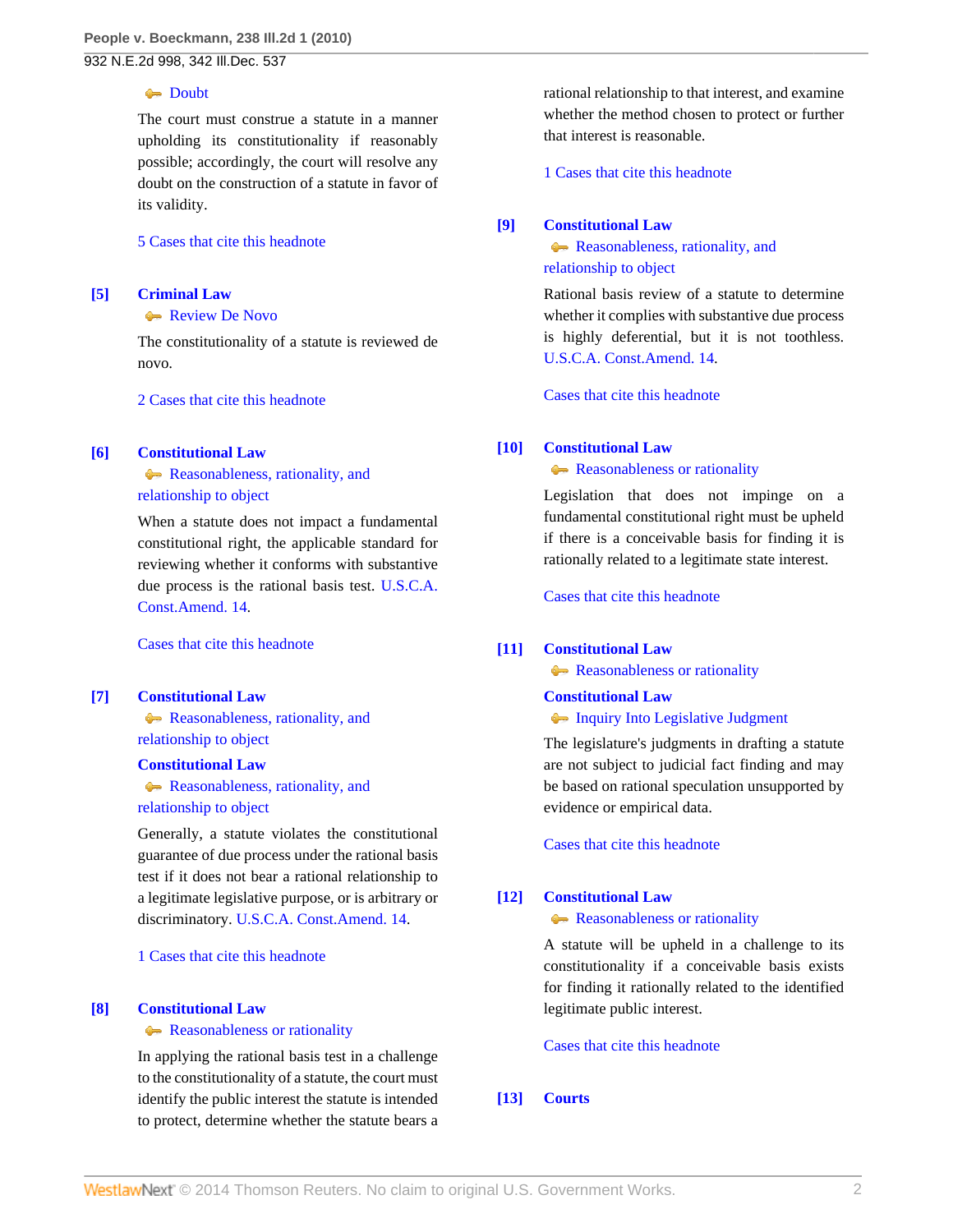# **[Previous Decisions as Controlling or as](http://www.westlaw.com/Browse/Home/KeyNumber/106k88/View.html?docGuid=Iced421f97fd311df86c1ad798a0ca1c1&originationContext=document&vr=3.0&rs=cblt1.0&transitionType=DocumentItem&contextData=(sc.Search)) [Precedents](http://www.westlaw.com/Browse/Home/KeyNumber/106k88/View.html?docGuid=Iced421f97fd311df86c1ad798a0ca1c1&originationContext=document&vr=3.0&rs=cblt1.0&transitionType=DocumentItem&contextData=(sc.Search))**

Under the doctrine of "stare decisis," the Supreme Court's prior decisions should not be overturned absent good cause or compelling reasons.

[Cases that cite this headnote](http://www.westlaw.com/Link/RelatedInformation/DocHeadnoteLink?docGuid=Iced421f97fd311df86c1ad798a0ca1c1&headnoteId=202237308901320130207023819&originationContext=document&vr=3.0&rs=cblt1.0&transitionType=CitingReferences&contextData=(sc.Search))

## <span id="page-2-0"></span>**[\[14\]](#page-6-1) [Automobiles](http://www.westlaw.com/Browse/Home/KeyNumber/48A/View.html?docGuid=Iced421f97fd311df86c1ad798a0ca1c1&originationContext=document&vr=3.0&rs=cblt1.0&transitionType=DocumentItem&contextData=(sc.Search))**

**[Constitutional and statutory provisions](http://www.westlaw.com/Browse/Home/KeyNumber/48Ak144.1(1.5)/View.html?docGuid=Iced421f97fd311df86c1ad798a0ca1c1&originationContext=document&vr=3.0&rs=cblt1.0&transitionType=DocumentItem&contextData=(sc.Search))** 

## **[Constitutional Law](http://www.westlaw.com/Browse/Home/KeyNumber/92/View.html?docGuid=Iced421f97fd311df86c1ad798a0ca1c1&originationContext=document&vr=3.0&rs=cblt1.0&transitionType=DocumentItem&contextData=(sc.Search))**

[Alcohol and drug-related issues; testing](http://www.westlaw.com/Browse/Home/KeyNumber/92k4358/View.html?docGuid=Iced421f97fd311df86c1ad798a0ca1c1&originationContext=document&vr=3.0&rs=cblt1.0&transitionType=DocumentItem&contextData=(sc.Search))

Mandatory suspension of driver's license if defendant received court supervision for underage consumption of alcohol was not arbitrary as applied to defendants whose offenses did not involve use of alcohol, in alleged violation of due process, in that statute did not allow for exercise of discretion by Secretary in any circumstances. [U.S.C.A. Const.Amend. 14;](http://www.westlaw.com/Link/Document/FullText?findType=L&pubNum=1000546&cite=USCOAMENDXIV&originatingDoc=Iced421f97fd311df86c1ad798a0ca1c1&refType=LQ&originationContext=document&vr=3.0&rs=cblt1.0&transitionType=DocumentItem&contextData=(sc.Search)) S.H.A. [625 ILCS 5/6–206\(a\)\(43\).](http://www.westlaw.com/Link/Document/FullText?findType=L&pubNum=1000008&cite=IL625S5%2f6-206&originatingDoc=Iced421f97fd311df86c1ad798a0ca1c1&refType=SP&originationContext=document&vr=3.0&rs=cblt1.0&transitionType=DocumentItem&contextData=(sc.Search)#co_pp_8b3b0000958a4)

[Cases that cite this headnote](http://www.westlaw.com/Link/RelatedInformation/DocHeadnoteLink?docGuid=Iced421f97fd311df86c1ad798a0ca1c1&headnoteId=202237308901420130207023819&originationContext=document&vr=3.0&rs=cblt1.0&transitionType=CitingReferences&contextData=(sc.Search))

## <span id="page-2-2"></span>**[\[15\]](#page-7-0) [Statutes](http://www.westlaw.com/Browse/Home/KeyNumber/361/View.html?docGuid=Iced421f97fd311df86c1ad798a0ca1c1&originationContext=document&vr=3.0&rs=cblt1.0&transitionType=DocumentItem&contextData=(sc.Search))**

## **[Intent](http://www.westlaw.com/Browse/Home/KeyNumber/361k1071/View.html?docGuid=Iced421f97fd311df86c1ad798a0ca1c1&originationContext=document&vr=3.0&rs=cblt1.0&transitionType=DocumentItem&contextData=(sc.Search))**

The fundamental objective of statutory construction is to ascertain and give effect to the intent of the legislature.

[Cases that cite this headnote](http://www.westlaw.com/Link/RelatedInformation/DocHeadnoteLink?docGuid=Iced421f97fd311df86c1ad798a0ca1c1&headnoteId=202237308901520130207023819&originationContext=document&vr=3.0&rs=cblt1.0&transitionType=CitingReferences&contextData=(sc.Search))

#### <span id="page-2-3"></span>**[\[16\]](#page-7-1) [Statutes](http://www.westlaw.com/Browse/Home/KeyNumber/361/View.html?docGuid=Iced421f97fd311df86c1ad798a0ca1c1&originationContext=document&vr=3.0&rs=cblt1.0&transitionType=DocumentItem&contextData=(sc.Search))**

[Plain Language; Plain, Ordinary, or](http://www.westlaw.com/Browse/Home/KeyNumber/361III(B)/View.html?docGuid=Iced421f97fd311df86c1ad798a0ca1c1&originationContext=document&vr=3.0&rs=cblt1.0&transitionType=DocumentItem&contextData=(sc.Search)) [Common Meaning](http://www.westlaw.com/Browse/Home/KeyNumber/361III(B)/View.html?docGuid=Iced421f97fd311df86c1ad798a0ca1c1&originationContext=document&vr=3.0&rs=cblt1.0&transitionType=DocumentItem&contextData=(sc.Search))

The best indication of legislative intent is the language of the statute, given its plain and ordinary meaning.

[Cases that cite this headnote](http://www.westlaw.com/Link/RelatedInformation/DocHeadnoteLink?docGuid=Iced421f97fd311df86c1ad798a0ca1c1&headnoteId=202237308901620130207023819&originationContext=document&vr=3.0&rs=cblt1.0&transitionType=CitingReferences&contextData=(sc.Search))

#### <span id="page-2-1"></span>**[\[17\]](#page-8-0) [Automobiles](http://www.westlaw.com/Browse/Home/KeyNumber/48A/View.html?docGuid=Iced421f97fd311df86c1ad798a0ca1c1&originationContext=document&vr=3.0&rs=cblt1.0&transitionType=DocumentItem&contextData=(sc.Search))**

**[Constitutional and statutory provisions](http://www.westlaw.com/Browse/Home/KeyNumber/48Ak144.1(1.5)/View.html?docGuid=Iced421f97fd311df86c1ad798a0ca1c1&originationContext=document&vr=3.0&rs=cblt1.0&transitionType=DocumentItem&contextData=(sc.Search))** 

## **[Sentencing and Punishment](http://www.westlaw.com/Browse/Home/KeyNumber/350H/View.html?docGuid=Iced421f97fd311df86c1ad798a0ca1c1&originationContext=document&vr=3.0&rs=cblt1.0&transitionType=DocumentItem&contextData=(sc.Search))**

• [Matters related to licenses](http://www.westlaw.com/Browse/Home/KeyNumber/350Hk1585/View.html?docGuid=Iced421f97fd311df86c1ad798a0ca1c1&originationContext=document&vr=3.0&rs=cblt1.0&transitionType=DocumentItem&contextData=(sc.Search))

Mandatory suspension of driver's license if defendant received court supervision for underage consumption of alcohol, in conjunction with criminal penalties, did not implicate Proportionate Penalties Clause; statute's purpose was to provide for safe and legal operation of vehicles, not to punish licensee's for underage consumption of alcohol. [S.H.A. Const. Art. 1, §](http://www.westlaw.com/Link/Document/FullText?findType=L&pubNum=1000008&cite=ILCNART1S11&originatingDoc=Iced421f97fd311df86c1ad798a0ca1c1&refType=LQ&originationContext=document&vr=3.0&rs=cblt1.0&transitionType=DocumentItem&contextData=(sc.Search)) [11;](http://www.westlaw.com/Link/Document/FullText?findType=L&pubNum=1000008&cite=ILCNART1S11&originatingDoc=Iced421f97fd311df86c1ad798a0ca1c1&refType=LQ&originationContext=document&vr=3.0&rs=cblt1.0&transitionType=DocumentItem&contextData=(sc.Search)) S.H.A. [625 ILCS 5/6–206\(a\)\(43\).](http://www.westlaw.com/Link/Document/FullText?findType=L&pubNum=1000008&cite=IL625S5%2f6-206&originatingDoc=Iced421f97fd311df86c1ad798a0ca1c1&refType=SP&originationContext=document&vr=3.0&rs=cblt1.0&transitionType=DocumentItem&contextData=(sc.Search)#co_pp_8b3b0000958a4)

[1 Cases that cite this headnote](http://www.westlaw.com/Link/RelatedInformation/DocHeadnoteLink?docGuid=Iced421f97fd311df86c1ad798a0ca1c1&headnoteId=202237308901720130207023819&originationContext=document&vr=3.0&rs=cblt1.0&transitionType=CitingReferences&contextData=(sc.Search))

# <span id="page-2-4"></span>**[\[18\]](#page-8-1) [Sentencing and Punishment](http://www.westlaw.com/Browse/Home/KeyNumber/350H/View.html?docGuid=Iced421f97fd311df86c1ad798a0ca1c1&originationContext=document&vr=3.0&rs=cblt1.0&transitionType=DocumentItem&contextData=(sc.Search))**

# **[Proportionality](http://www.westlaw.com/Browse/Home/KeyNumber/350Hk1482/View.html?docGuid=Iced421f97fd311df86c1ad798a0ca1c1&originationContext=document&vr=3.0&rs=cblt1.0&transitionType=DocumentItem&contextData=(sc.Search))**

The proportionate penalties clause in the Illinois Constitution is coextensive with the federal constitution's prohibition of cruel and unusual punishment. [U.S.C.A. Const.Amend. 8;](http://www.westlaw.com/Link/Document/FullText?findType=L&pubNum=1000546&cite=USCOAMENDVIII&originatingDoc=Iced421f97fd311df86c1ad798a0ca1c1&refType=LQ&originationContext=document&vr=3.0&rs=cblt1.0&transitionType=DocumentItem&contextData=(sc.Search)) [S.H.A.](http://www.westlaw.com/Link/Document/FullText?findType=L&pubNum=1000008&cite=ILCNART1S11&originatingDoc=Iced421f97fd311df86c1ad798a0ca1c1&refType=LQ&originationContext=document&vr=3.0&rs=cblt1.0&transitionType=DocumentItem&contextData=(sc.Search)) [Const. Art. 1, § 11.](http://www.westlaw.com/Link/Document/FullText?findType=L&pubNum=1000008&cite=ILCNART1S11&originatingDoc=Iced421f97fd311df86c1ad798a0ca1c1&refType=LQ&originationContext=document&vr=3.0&rs=cblt1.0&transitionType=DocumentItem&contextData=(sc.Search))

[1 Cases that cite this headnote](http://www.westlaw.com/Link/RelatedInformation/DocHeadnoteLink?docGuid=Iced421f97fd311df86c1ad798a0ca1c1&headnoteId=202237308901820130207023819&originationContext=document&vr=3.0&rs=cblt1.0&transitionType=CitingReferences&contextData=(sc.Search))

# <span id="page-2-5"></span>**[\[19\]](#page-8-2) [Sentencing and Punishment](http://www.westlaw.com/Browse/Home/KeyNumber/350H/View.html?docGuid=Iced421f97fd311df86c1ad798a0ca1c1&originationContext=document&vr=3.0&rs=cblt1.0&transitionType=DocumentItem&contextData=(sc.Search))**

[Necessity of criminal conviction](http://www.westlaw.com/Browse/Home/KeyNumber/350Hk1433/View.html?docGuid=Iced421f97fd311df86c1ad798a0ca1c1&originationContext=document&vr=3.0&rs=cblt1.0&transitionType=DocumentItem&contextData=(sc.Search))

**[Sentencing and Punishment](http://www.westlaw.com/Browse/Home/KeyNumber/350H/View.html?docGuid=Iced421f97fd311df86c1ad798a0ca1c1&originationContext=document&vr=3.0&rs=cblt1.0&transitionType=DocumentItem&contextData=(sc.Search)) [Punishment](http://www.westlaw.com/Browse/Home/KeyNumber/350Hk1436/View.html?docGuid=Iced421f97fd311df86c1ad798a0ca1c1&originationContext=document&vr=3.0&rs=cblt1.0&transitionType=DocumentItem&contextData=(sc.Search))** 

The federal constitutional prohibition against cruel and unusual punishment and the Illinois Constitution's Proportionate Penalties Clause apply only to the criminal process involving a direct action by the government to inflict punishment. [U.S.C.A. Const.Amend. 8;](http://www.westlaw.com/Link/Document/FullText?findType=L&pubNum=1000546&cite=USCOAMENDVIII&originatingDoc=Iced421f97fd311df86c1ad798a0ca1c1&refType=LQ&originationContext=document&vr=3.0&rs=cblt1.0&transitionType=DocumentItem&contextData=(sc.Search)) [S.H.A.](http://www.westlaw.com/Link/Document/FullText?findType=L&pubNum=1000008&cite=ILCNART1S11&originatingDoc=Iced421f97fd311df86c1ad798a0ca1c1&refType=LQ&originationContext=document&vr=3.0&rs=cblt1.0&transitionType=DocumentItem&contextData=(sc.Search)) [Const. Art. 1, § 11.](http://www.westlaw.com/Link/Document/FullText?findType=L&pubNum=1000008&cite=ILCNART1S11&originatingDoc=Iced421f97fd311df86c1ad798a0ca1c1&refType=LQ&originationContext=document&vr=3.0&rs=cblt1.0&transitionType=DocumentItem&contextData=(sc.Search))

[1 Cases that cite this headnote](http://www.westlaw.com/Link/RelatedInformation/DocHeadnoteLink?docGuid=Iced421f97fd311df86c1ad798a0ca1c1&headnoteId=202237308901920130207023819&originationContext=document&vr=3.0&rs=cblt1.0&transitionType=CitingReferences&contextData=(sc.Search))

#### **Attorneys and Law Firms**

**\*\*1000** Lisa Madigan, Atty. Gen., of Springfield, [Henry](http://www.westlaw.com/Link/Document/FullText?findType=h&pubNum=176284&cite=0287694201&originatingDoc=Iced421f97fd311df86c1ad798a0ca1c1&refType=RQ&originationContext=document&vr=3.0&rs=cblt1.0&transitionType=DocumentItem&contextData=(sc.Search)) [F. Bergmann](http://www.westlaw.com/Link/Document/FullText?findType=h&pubNum=176284&cite=0287694201&originatingDoc=Iced421f97fd311df86c1ad798a0ca1c1&refType=RQ&originationContext=document&vr=3.0&rs=cblt1.0&transitionType=DocumentItem&contextData=(sc.Search)), State's Atty., of Carlyle ([Michael A. Scodro](http://www.westlaw.com/Link/Document/FullText?findType=h&pubNum=176284&cite=0253594001&originatingDoc=Iced421f97fd311df86c1ad798a0ca1c1&refType=RQ&originationContext=document&vr=3.0&rs=cblt1.0&transitionType=DocumentItem&contextData=(sc.Search)), Solicitor Gen., [Jane Elinor Notz](http://www.westlaw.com/Link/Document/FullText?findType=h&pubNum=176284&cite=0463881601&originatingDoc=Iced421f97fd311df86c1ad798a0ca1c1&refType=RQ&originationContext=document&vr=3.0&rs=cblt1.0&transitionType=DocumentItem&contextData=(sc.Search)), Deputy Solicitor Gen., of Chicago, of counsel), for the People.

[Brian K. Trentman,](http://www.westlaw.com/Link/Document/FullText?findType=h&pubNum=176284&cite=0276199001&originatingDoc=Iced421f97fd311df86c1ad798a0ca1c1&refType=RQ&originationContext=document&vr=3.0&rs=cblt1.0&transitionType=DocumentItem&contextData=(sc.Search)) of Nashville, for appellees.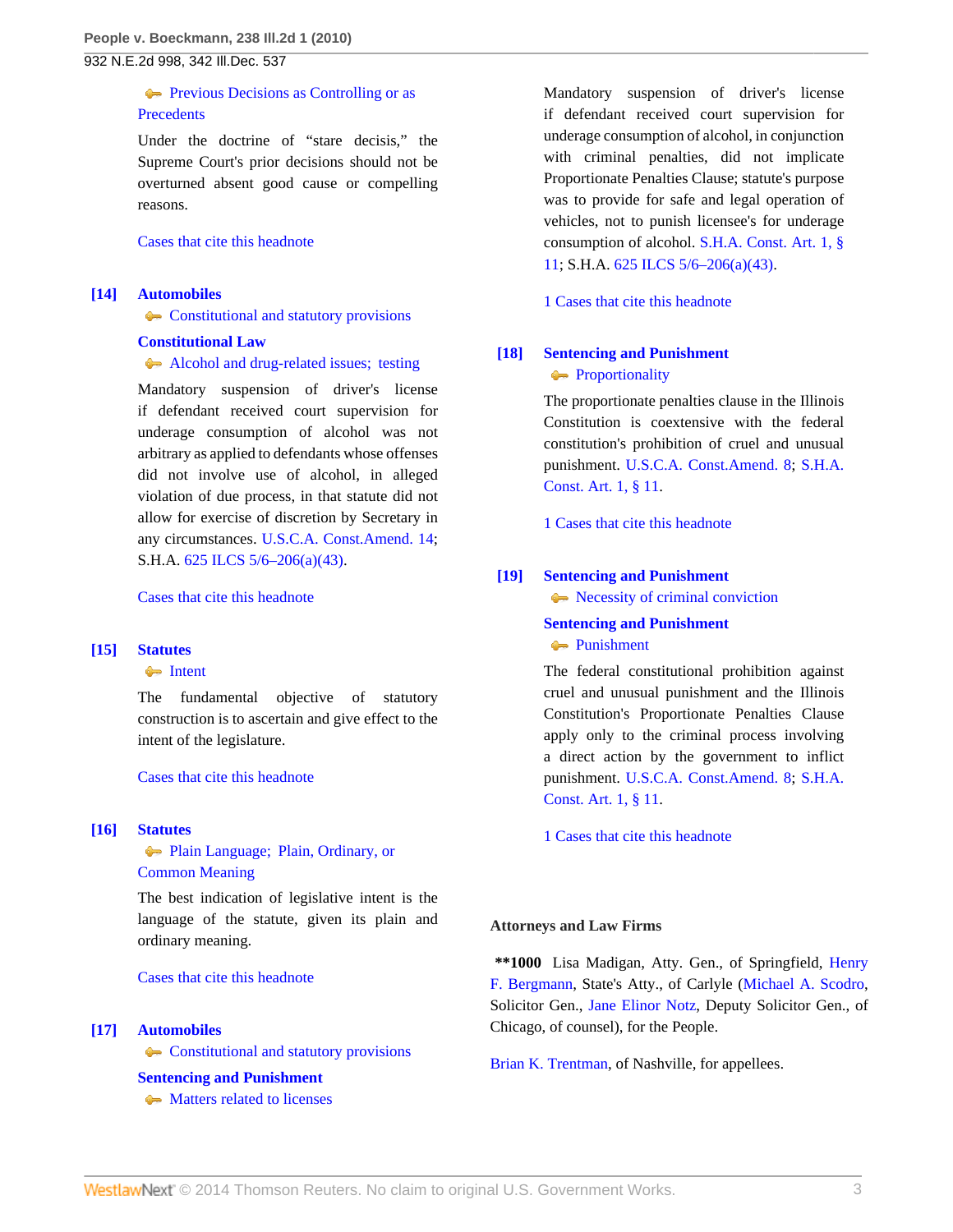#### **Opinion**

#### **\*\*\*539 \*4 OPINION**

Justice [KILBRIDE](http://www.westlaw.com/Link/Document/FullText?findType=h&pubNum=176284&cite=0279165901&originatingDoc=Iced421f97fd311df86c1ad798a0ca1c1&refType=RQ&originationContext=document&vr=3.0&rs=cblt1.0&transitionType=DocumentItem&contextData=(sc.Search)) delivered the judgment of the court, with opinion.

The circuit court of Clinton County declared unconstitutional section 6–206(a)(43) of the Illinois Vehicle Code ([625 ILCS](http://www.westlaw.com/Link/Document/FullText?findType=L&pubNum=1000008&cite=IL625S5%2f6-206&originatingDoc=Iced421f97fd311df86c1ad798a0ca1c1&refType=SP&originationContext=document&vr=3.0&rs=cblt1.0&transitionType=DocumentItem&contextData=(sc.Search)#co_pp_8b3b0000958a4)  $5/6-206(a)(43)$  (West 2008)) on due process grounds. As applied in this case, section  $6-206(a)(43)$  requires suspension of driving privileges if a person receives court supervision for unlawful consumption of alcohol under 21 years of age. Illinois Secretary of State Jesse White (Secretary) appealed the circuit court's judgment directly to this court under [Supreme Court Rule 603 \(134 Ill.2d R. 603\).](http://www.westlaw.com/Link/Document/FullText?findType=L&pubNum=1000008&cite=ILSTSCTR603&originatingDoc=Iced421f97fd311df86c1ad798a0ca1c1&refType=LQ&originationContext=document&vr=3.0&rs=cblt1.0&transitionType=DocumentItem&contextData=(sc.Search)) For the following reasons, we reverse the circuit court's judgment declaring section 6–206(a)(43) unconstitutional.

## **I. BACKGROUND**

The defendants in this consolidated appeal, Zachary R. Boeckmann and Chelsey M. Maschhoff, were each charged with unlawful consumption of alcohol by a person under 21 years of age  $(235$  ILCS  $5/6-20$ (e) (West 2008)). The defendants filed motions to declare unconstitutional sections 6–206(a)(38) and (a)(43) of the Vehicle Code ([625 ILCS 5/6–](http://www.westlaw.com/Link/Document/FullText?findType=L&pubNum=1000008&cite=IL625S5%2f6-206&originatingDoc=Iced421f97fd311df86c1ad798a0ca1c1&refType=SP&originationContext=document&vr=3.0&rs=cblt1.0&transitionType=DocumentItem&contextData=(sc.Search)#co_pp_8b3b0000958a4)  $206(a)(38)$ ,  $(a)(43)$  (West 2008)). Those sections generally authorize the Secretary of State to suspend or revoke a defendant's driving privileges upon conviction or disposition of court supervision for the charged offenses.

Defendants alleged sections  $6-206(a)(38)$  and  $(a)(43)$ violated their constitutional rights to due process and **\*5** equal protection of the law. Defendants pled guilty to unlawful consumption of alcohol as charged. The trial court placed them on court supervision for 90 days and, the following day, declared sections  $6-206(a)(38)$  and  $(a)(43)$ unconstitutional.

After those orders were filed, the Secretary entered an appearance and the trial court granted him leave to file petitions to vacate the findings of unconstitutionality. In his petitions, the Secretary asserted he did not receive notice of the defendants' motions seeking a declaration that the statute was unconstitutional. In response to the petitions, the trial court vacated its orders declaring sections 6–206(a)(38) and

(a)(43) unconstitutional and allowed the defendants to file supplemental motions challenging the constitutionality of the statute.

Defendants then filed motions alleging sections 6–206(a)(38) and (a)(43), as applied, **\*\*\*540 \*\*1001** violate the due process and equal protection clauses of the United States and Illinois Constitutions as well as the proportionate penalties clause of the Illinois Constitution. The Secretary stipulated that under section  $6-206(a)(43)$  of the Vehicle Code, he was required to suspend for three months the driving privileges of any person receiving court supervision for a violation of section 6–20 of the Liquor Control Act ([235 ILCS 5/6–20](http://www.westlaw.com/Link/Document/FullText?findType=L&pubNum=1000008&cite=ILSTCH235S5%2f6-20&originatingDoc=Iced421f97fd311df86c1ad798a0ca1c1&refType=LQ&originationContext=document&vr=3.0&rs=cblt1.0&transitionType=DocumentItem&contextData=(sc.Search))) [\(West 2008\)\)](http://www.westlaw.com/Link/Document/FullText?findType=L&pubNum=1000008&cite=ILSTCH235S5%2f6-20&originatingDoc=Iced421f97fd311df86c1ad798a0ca1c1&refType=LQ&originationContext=document&vr=3.0&rs=cblt1.0&transitionType=DocumentItem&contextData=(sc.Search)).

The trial court subsequently found section  $6-206(a)(43)$ unconstitutional on due process grounds as applied to the defendants. The trial court held this court's decision in *[People](http://www.westlaw.com/Link/Document/FullText?findType=Y&serNum=1989027957&pubNum=578&originationContext=document&vr=3.0&rs=cblt1.0&transitionType=DocumentItem&contextData=(sc.Search)) v. Lindner,* [127 Ill.2d 174, 129 Ill.Dec. 64, 535 N.E.2d](http://www.westlaw.com/Link/Document/FullText?findType=Y&serNum=1989027957&pubNum=578&originationContext=document&vr=3.0&rs=cblt1.0&transitionType=DocumentItem&contextData=(sc.Search)) [829 \(1989\)](http://www.westlaw.com/Link/Document/FullText?findType=Y&serNum=1989027957&pubNum=578&originationContext=document&vr=3.0&rs=cblt1.0&transitionType=DocumentItem&contextData=(sc.Search)), controlled because a vehicle was not involved in the commission of the offenses. The defendants' other constitutional challenges based on the equal protection and proportionate penalties clauses were rejected by the trial court. The trial court made the additional findings mandated by [Supreme Court Rule 18 \(210 Ill.2d R. 18\)](http://www.westlaw.com/Link/Document/FullText?findType=L&pubNum=1000008&cite=ILSTSCTR18&originatingDoc=Iced421f97fd311df86c1ad798a0ca1c1&refType=LQ&originationContext=document&vr=3.0&rs=cblt1.0&transitionType=DocumentItem&contextData=(sc.Search)), when a statute is declared unconstitutional.

**\*6** The Secretary appealed the trial court's orders declaring section 6–206(a)(43) unconstitutional directly to this court as permitted by [Supreme Court Rule 603 \(134 Ill.2d R. 603\)](http://www.westlaw.com/Link/Document/FullText?findType=L&pubNum=1000008&cite=ILSTSCTR603&originatingDoc=Iced421f97fd311df86c1ad798a0ca1c1&refType=LQ&originationContext=document&vr=3.0&rs=cblt1.0&transitionType=DocumentItem&contextData=(sc.Search)).

#### **II. ANALYSIS**

<span id="page-3-0"></span>**[\[1\]](#page-0-0)** The Secretary contends the trial court erred in finding section  $6-206(a)(43)$  violates due process as applied to the defendants. According to the Secretary, suspension of the defendants' driving privileges for unlawful consumption of alcohol bears a rational relationship to the legitimate governmental interest in highway safety. The Secretary maintains that preventing young people who consume alcohol from driving is a reasonable means of furthering the interest in highway safety. The Secretary also argues the suspension of defendants' driving privileges under section  $6-206(a)(43)$  is a reasonable means of promoting the legitimate public interest in deterring underage consumption of alcohol.

Citing this court's decision in *[Lindner,](http://www.westlaw.com/Link/Document/FullText?findType=Y&serNum=1989027957&originationContext=document&vr=3.0&rs=cblt1.0&transitionType=DocumentItem&contextData=(sc.Search))* defendants contend that suspending their driving privileges does not bear a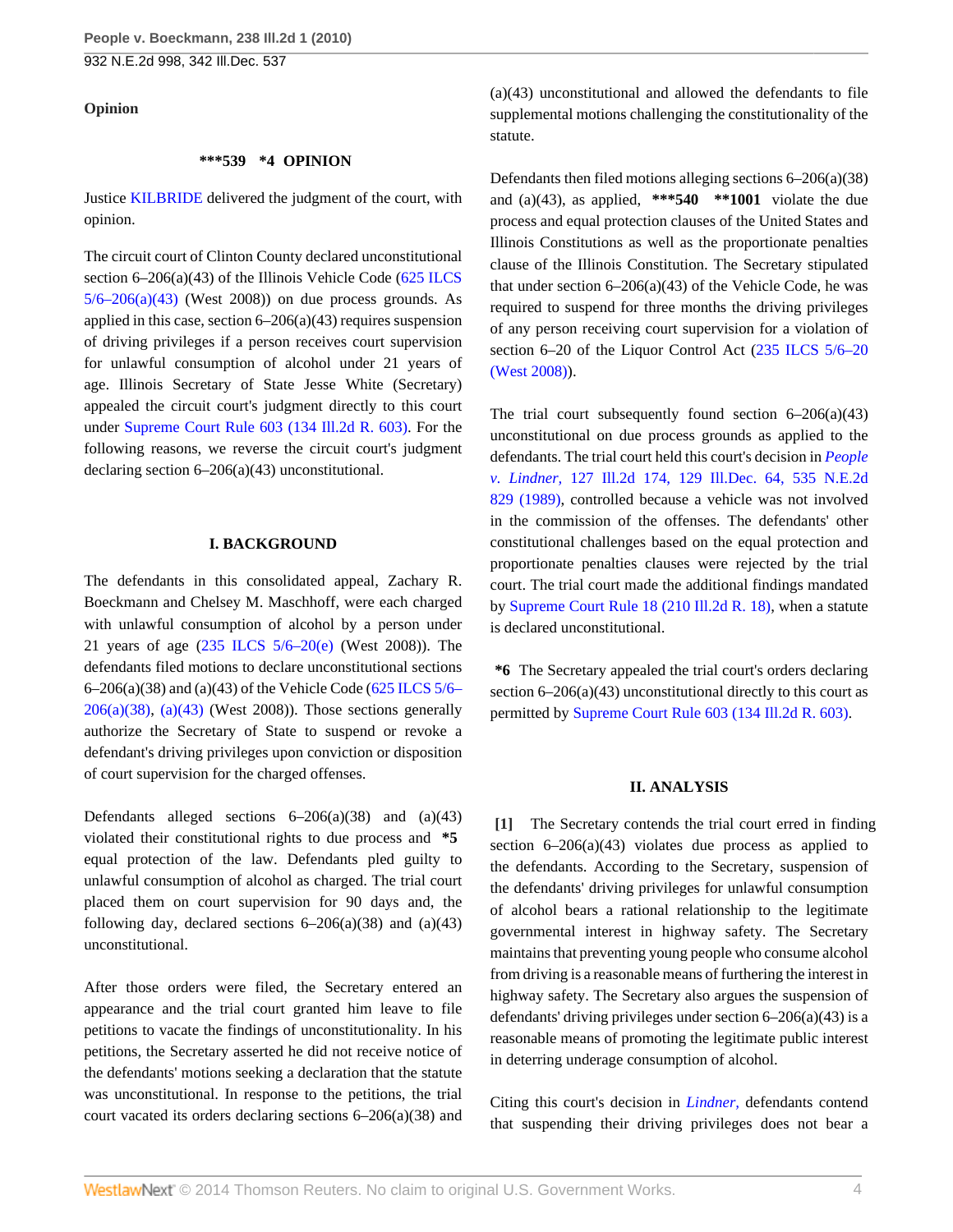rational relationship to the public interest in the safe operation of motor vehicles because no vehicle was involved in the commission of their offenses. Defendants further argue suspension of driving privileges in all cases of underage consumption of alcohol is not a reasonable means of promoting the public interest in highway safety.

<span id="page-4-3"></span><span id="page-4-2"></span><span id="page-4-1"></span><span id="page-4-0"></span>**[\[2\]](#page-0-1) [\[3\]](#page-0-2) [\[4\]](#page-0-3) [\[5\]](#page-1-0)** We begin by noting that statutes are [142, 147, 272 Ill.Dec. 600, 787 N.E.2d 786 \(2003\)](http://www.westlaw.com/Link/Document/FullText?findType=Y&serNum=2003233453&pubNum=578&originationContext=document&vr=3.0&rs=cblt1.0&transitionType=DocumentItem&contextData=(sc.Search)). presumed constitutional. *[People v. Williams,](http://www.westlaw.com/Link/Document/FullText?findType=Y&serNum=2020444507&pubNum=578&originationContext=document&vr=3.0&rs=cblt1.0&transitionType=DocumentItem&contextData=(sc.Search))* 235 Ill.2d 178, [199, 336 Ill.Dec. 237, 920 N.E.2d 446 \(2009\)](http://www.westlaw.com/Link/Document/FullText?findType=Y&serNum=2020444507&pubNum=578&originationContext=document&vr=3.0&rs=cblt1.0&transitionType=DocumentItem&contextData=(sc.Search)). To rebut the presumption, the party challenging the statute must clearly establish a constitutional violation. *[People ex rel. Birkett v.](http://www.westlaw.com/Link/Document/FullText?findType=Y&serNum=2018878636&pubNum=578&originationContext=document&vr=3.0&rs=cblt1.0&transitionType=DocumentItem&contextData=(sc.Search)) Konetski,* [233 Ill.2d 185, 200, 330 Ill.Dec. 761, 909 N.E.2d](http://www.westlaw.com/Link/Document/FullText?findType=Y&serNum=2018878636&pubNum=578&originationContext=document&vr=3.0&rs=cblt1.0&transitionType=DocumentItem&contextData=(sc.Search)) [783 \(2009\)](http://www.westlaw.com/Link/Document/FullText?findType=Y&serNum=2018878636&pubNum=578&originationContext=document&vr=3.0&rs=cblt1.0&transitionType=DocumentItem&contextData=(sc.Search)). This court must construe a statute in a manner upholding its constitutionality if reasonably possible. *[Cook](http://www.westlaw.com/Link/Document/FullText?findType=Y&serNum=2017938654&pubNum=578&originationContext=document&vr=3.0&rs=cblt1.0&transitionType=DocumentItem&contextData=(sc.Search)) [County Republican Party v. Illinois State Board of Elections,](http://www.westlaw.com/Link/Document/FullText?findType=Y&serNum=2017938654&pubNum=578&originationContext=document&vr=3.0&rs=cblt1.0&transitionType=DocumentItem&contextData=(sc.Search))* [232 Ill.2d 231, 239, 327 Ill.Dec. 531, 902 N.E.2d 652 \(2009\)](http://www.westlaw.com/Link/Document/FullText?findType=Y&serNum=2017938654&pubNum=578&originationContext=document&vr=3.0&rs=cblt1.0&transitionType=DocumentItem&contextData=(sc.Search)). Accordingly, we will resolve any doubt on the construction of a statute in **\*7** favor of its validity. *[Napleton v. Village of](http://www.westlaw.com/Link/Document/FullText?findType=Y&serNum=2016244038&pubNum=578&originationContext=document&vr=3.0&rs=cblt1.0&transitionType=DocumentItem&contextData=(sc.Search)) Hinsdale,* [229 Ill.2d 296, 307, 322 Ill.Dec. 548, 891 N.E.2d](http://www.westlaw.com/Link/Document/FullText?findType=Y&serNum=2016244038&pubNum=578&originationContext=document&vr=3.0&rs=cblt1.0&transitionType=DocumentItem&contextData=(sc.Search)) [839 \(2008\).](http://www.westlaw.com/Link/Document/FullText?findType=Y&serNum=2016244038&pubNum=578&originationContext=document&vr=3.0&rs=cblt1.0&transitionType=DocumentItem&contextData=(sc.Search)) The constitutionality of a statute is reviewed *de novo. In re Lakisha M.,* [227 Ill.2d 259, 263, 317 Ill.Dec. 690,](http://www.westlaw.com/Link/Document/FullText?findType=Y&serNum=2014903087&pubNum=578&originationContext=document&vr=3.0&rs=cblt1.0&transitionType=DocumentItem&contextData=(sc.Search)) [882 N.E.2d 570 \(2008\)](http://www.westlaw.com/Link/Document/FullText?findType=Y&serNum=2014903087&pubNum=578&originationContext=document&vr=3.0&rs=cblt1.0&transitionType=DocumentItem&contextData=(sc.Search)).

<span id="page-4-6"></span><span id="page-4-5"></span><span id="page-4-4"></span>nonfundamental property interest. *Lindner,* [127 Ill.2d at 179,](http://www.westlaw.com/Link/Document/FullText?findType=Y&serNum=1989027957&pubNum=578&originationContext=document&vr=3.0&rs=cblt1.0&transitionType=DocumentItem&contextData=(sc.Search)) [129 Ill.Dec. 64, 535 N.E.2d 829.](http://www.westlaw.com/Link/Document/FullText?findType=Y&serNum=1989027957&pubNum=578&originationContext=document&vr=3.0&rs=cblt1.0&transitionType=DocumentItem&contextData=(sc.Search)) When a statute does not impact a fundamental constitutional **\*\*\*541 \*\*1002** right, the applicable standard for reviewing whether it conforms with substantive due process is the rational basis test. *Williams,* [235 Ill.2d at 205, 336 Ill.Dec. 237, 920 N.E.2d 446.](http://www.westlaw.com/Link/Document/FullText?findType=Y&serNum=2020444507&pubNum=578&originationContext=document&vr=3.0&rs=cblt1.0&transitionType=DocumentItem&contextData=(sc.Search)) Generally, a statute violates the constitutional guarantee of due process under the rational basis test if it does not bear a rational relationship to a legitimate legislative purpose, or is arbitrary or discriminatory. *Napleton,* [229 Ill.2d at 307,](http://www.westlaw.com/Link/Document/FullText?findType=Y&serNum=2016244038&pubNum=578&originationContext=document&vr=3.0&rs=cblt1.0&transitionType=DocumentItem&contextData=(sc.Search)) [322 Ill.Dec. 548, 891 N.E.2d 839;](http://www.westlaw.com/Link/Document/FullText?findType=Y&serNum=2016244038&pubNum=578&originationContext=document&vr=3.0&rs=cblt1.0&transitionType=DocumentItem&contextData=(sc.Search)) *[Village of Lake Villa v.](http://www.westlaw.com/Link/Document/FullText?findType=Y&serNum=2004153792&pubNum=578&originationContext=document&vr=3.0&rs=cblt1.0&transitionType=DocumentItem&contextData=(sc.Search)) Stokovich,* [211 Ill.2d 106, 122, 284 Ill.Dec. 360, 810 N.E.2d](http://www.westlaw.com/Link/Document/FullText?findType=Y&serNum=2004153792&pubNum=578&originationContext=document&vr=3.0&rs=cblt1.0&transitionType=DocumentItem&contextData=(sc.Search)) [13 \(2004\)](http://www.westlaw.com/Link/Document/FullText?findType=Y&serNum=2004153792&pubNum=578&originationContext=document&vr=3.0&rs=cblt1.0&transitionType=DocumentItem&contextData=(sc.Search)); *Lindner,* [127 Ill.2d at 180, 129 Ill.Dec. 64, 535](http://www.westlaw.com/Link/Document/FullText?findType=Y&serNum=1989027957&pubNum=578&originationContext=document&vr=3.0&rs=cblt1.0&transitionType=DocumentItem&contextData=(sc.Search)) [N.E.2d 829.](http://www.westlaw.com/Link/Document/FullText?findType=Y&serNum=1989027957&pubNum=578&originationContext=document&vr=3.0&rs=cblt1.0&transitionType=DocumentItem&contextData=(sc.Search)) In applying the rational basis test, we must identify the public interest the statute is intended to protect, determine whether the statute bears a rational relationship to that interest, and examine whether the method chosen to protect or further that interest is reasonable. *[Lindner,](http://www.westlaw.com/Link/Document/FullText?findType=Y&serNum=1989027957&pubNum=578&originationContext=document&vr=3.0&rs=cblt1.0&transitionType=DocumentItem&contextData=(sc.Search))* 127 [Ill.2d at 180, 129 Ill.Dec. 64, 535 N.E.2d 829.](http://www.westlaw.com/Link/Document/FullText?findType=Y&serNum=1989027957&pubNum=578&originationContext=document&vr=3.0&rs=cblt1.0&transitionType=DocumentItem&contextData=(sc.Search))

<span id="page-4-9"></span><span id="page-4-8"></span><span id="page-4-7"></span>**[\[9\]](#page-1-4) [\[10\]](#page-1-5) [\[11](#page-1-6)]** Rational basis review is highly deferential, but it is not "toothless." *People v. Jones,* [223 Ill.2d 569, 596,](http://www.westlaw.com/Link/Document/FullText?findType=Y&serNum=2010955084&pubNum=578&originationContext=document&vr=3.0&rs=cblt1.0&transitionType=DocumentItem&contextData=(sc.Search)) [308 Ill.Dec. 402, 861 N.E.2d 967 \(2006\)](http://www.westlaw.com/Link/Document/FullText?findType=Y&serNum=2010955084&pubNum=578&originationContext=document&vr=3.0&rs=cblt1.0&transitionType=DocumentItem&contextData=(sc.Search)), quoting *[Mathews](http://www.westlaw.com/Link/Document/FullText?findType=Y&serNum=1976141346&pubNum=708&fi=co_pp_sp_708_434&originationContext=document&vr=3.0&rs=cblt1.0&transitionType=DocumentItem&contextData=(sc.Search)#co_pp_sp_708_434) v. De Castro,* [429 U.S. 181, 185, 97 S.Ct. 431, 434, 50](http://www.westlaw.com/Link/Document/FullText?findType=Y&serNum=1976141346&pubNum=708&fi=co_pp_sp_708_434&originationContext=document&vr=3.0&rs=cblt1.0&transitionType=DocumentItem&contextData=(sc.Search)#co_pp_sp_708_434)

[L.Ed.2d 389, 394 \(1976\).](http://www.westlaw.com/Link/Document/FullText?findType=Y&serNum=1976141346&pubNum=708&fi=co_pp_sp_708_434&originationContext=document&vr=3.0&rs=cblt1.0&transitionType=DocumentItem&contextData=(sc.Search)#co_pp_sp_708_434) Legislation must be upheld if there is a conceivable basis for finding it is rationally related to a legitimate state interest. *Stokovich,* [211 Ill.2d at 126, 284](http://www.westlaw.com/Link/Document/FullText?findType=Y&serNum=2004153792&pubNum=578&originationContext=document&vr=3.0&rs=cblt1.0&transitionType=DocumentItem&contextData=(sc.Search)) [Ill.Dec. 360, 810 N.E.2d 13.](http://www.westlaw.com/Link/Document/FullText?findType=Y&serNum=2004153792&pubNum=578&originationContext=document&vr=3.0&rs=cblt1.0&transitionType=DocumentItem&contextData=(sc.Search)) The legislature's judgments in drafting a statute are not subject to judicial fact finding and "may be based on rational speculation unsupported by evidence or empirical data." *[Arangold v. Zehnder,](http://www.westlaw.com/Link/Document/FullText?findType=Y&serNum=2003233453&pubNum=578&originationContext=document&vr=3.0&rs=cblt1.0&transitionType=DocumentItem&contextData=(sc.Search))* 204 Ill.2d

**[\[6\]](#page-1-1) [\[7\]](#page-1-2) [\[8\]](#page-1-3)** This court has held a driver's license is a intended to protect the public interest in "the safe and legal We must first determine the public interest section 6–206(a) (43) is intended to protect. In examining the public interest of similar Vehicle Code provisions in *[Lindner,](http://www.westlaw.com/Link/Document/FullText?findType=Y&serNum=1989027957&originationContext=document&vr=3.0&rs=cblt1.0&transitionType=DocumentItem&contextData=(sc.Search))* **\*8** this court considered the Vehicle Code as a whole, the substantive provisions of the challenged sections, and the Vehicle Code's statement of purpose. *Lindner,* [127 Ill.2d at 181–82, 129](http://www.westlaw.com/Link/Document/FullText?findType=Y&serNum=1989027957&pubNum=578&originationContext=document&vr=3.0&rs=cblt1.0&transitionType=DocumentItem&contextData=(sc.Search)) [Ill.Dec. 64, 535 N.E.2d 829.](http://www.westlaw.com/Link/Document/FullText?findType=Y&serNum=1989027957&pubNum=578&originationContext=document&vr=3.0&rs=cblt1.0&transitionType=DocumentItem&contextData=(sc.Search)) We observed that the stated purpose of the Vehicle Code contained in section 6–204(a) is preventing people from driving if they demonstrate an unfitness to operate a motor vehicle safely. *[Lindner,](http://www.westlaw.com/Link/Document/FullText?findType=Y&serNum=1989027957&pubNum=578&originationContext=document&vr=3.0&rs=cblt1.0&transitionType=DocumentItem&contextData=(sc.Search))* 127 [Ill.2d at 182, 129 Ill.Dec. 64, 535 N.E.2d 829.](http://www.westlaw.com/Link/Document/FullText?findType=Y&serNum=1989027957&pubNum=578&originationContext=document&vr=3.0&rs=cblt1.0&transitionType=DocumentItem&contextData=(sc.Search)) Further, the challenged statute sections generally enumerate offenses connected to operating or owning a vehicle safely and legally. *Lindner,* [127 Ill.2d at 182, 129 Ill.Dec. 64, 535 N.E.2d 829.](http://www.westlaw.com/Link/Document/FullText?findType=Y&serNum=1989027957&pubNum=578&originationContext=document&vr=3.0&rs=cblt1.0&transitionType=DocumentItem&contextData=(sc.Search)) We concluded, therefore, that the challenged provisions were operation and ownership of motor vehicles." *[Lindner,](http://www.westlaw.com/Link/Document/FullText?findType=Y&serNum=1989027957&pubNum=578&originationContext=document&vr=3.0&rs=cblt1.0&transitionType=DocumentItem&contextData=(sc.Search))* 127 [Ill.2d at 182, 129 Ill.Dec. 64, 535 N.E.2d 829.](http://www.westlaw.com/Link/Document/FullText?findType=Y&serNum=1989027957&pubNum=578&originationContext=document&vr=3.0&rs=cblt1.0&transitionType=DocumentItem&contextData=(sc.Search))

> The statement of purpose in section 6–204 is still directed at preventing people from driving after they have shown an unfitness to operate a vehicle safely.  $625$  ILCS  $5/6-204(a)$ (West 2008). Additionally, the statute section challenged here describes offenses and behavior largely connected to operating a motor vehicle safely and legally. [625 ILCS 5/6–](http://www.westlaw.com/Link/Document/FullText?findType=L&pubNum=1000008&cite=IL625S5%2f6-206&originatingDoc=Iced421f97fd311df86c1ad798a0ca1c1&refType=LQ&originationContext=document&vr=3.0&rs=cblt1.0&transitionType=DocumentItem&contextData=(sc.Search)) [206 \(West 2008\)](http://www.westlaw.com/Link/Document/FullText?findType=L&pubNum=1000008&cite=IL625S5%2f6-206&originatingDoc=Iced421f97fd311df86c1ad798a0ca1c1&refType=LQ&originationContext=document&vr=3.0&rs=cblt1.0&transitionType=DocumentItem&contextData=(sc.Search)). Accordingly, as in *[Lindner,](http://www.westlaw.com/Link/Document/FullText?findType=Y&serNum=1989027957&originationContext=document&vr=3.0&rs=cblt1.0&transitionType=DocumentItem&contextData=(sc.Search))* we conclude section 6–206 is intended to promote the safe and legal operation and ownership of motor vehicles.

<span id="page-4-10"></span>**[\[12\]](#page-1-7)** We must, therefore, determine whether section 6– 206(a)(43) bears a reasonable relationship to the public interest in the safe and legal operation and ownership of motor vehicles. As applied in this case, section  $6-206(a)(43)$ provides for suspension of driving privileges when a person has received court supervision for underage consumption of alcohol. [625 ILCS 5/6–206\(a\)\(43\)](http://www.westlaw.com/Link/Document/FullText?findType=L&pubNum=1000008&cite=IL625S5%2f6-206&originatingDoc=Iced421f97fd311df86c1ad798a0ca1c1&refType=SP&originationContext=document&vr=3.0&rs=cblt1.0&transitionType=DocumentItem&contextData=(sc.Search)#co_pp_8b3b0000958a4) (West 2008). The statute will be upheld if a conceivable basis exists for finding it rationally related to the identified legitimate public interest. See *Stokovich,* **\*\*\*542 \*\*1003** [211 Ill.2d at 126, 284](http://www.westlaw.com/Link/Document/FullText?findType=Y&serNum=2004153792&pubNum=578&originationContext=document&vr=3.0&rs=cblt1.0&transitionType=DocumentItem&contextData=(sc.Search)) [Ill.Dec. 360, 810 N.E.2d 13.](http://www.westlaw.com/Link/Document/FullText?findType=Y&serNum=2004153792&pubNum=578&originationContext=document&vr=3.0&rs=cblt1.0&transitionType=DocumentItem&contextData=(sc.Search))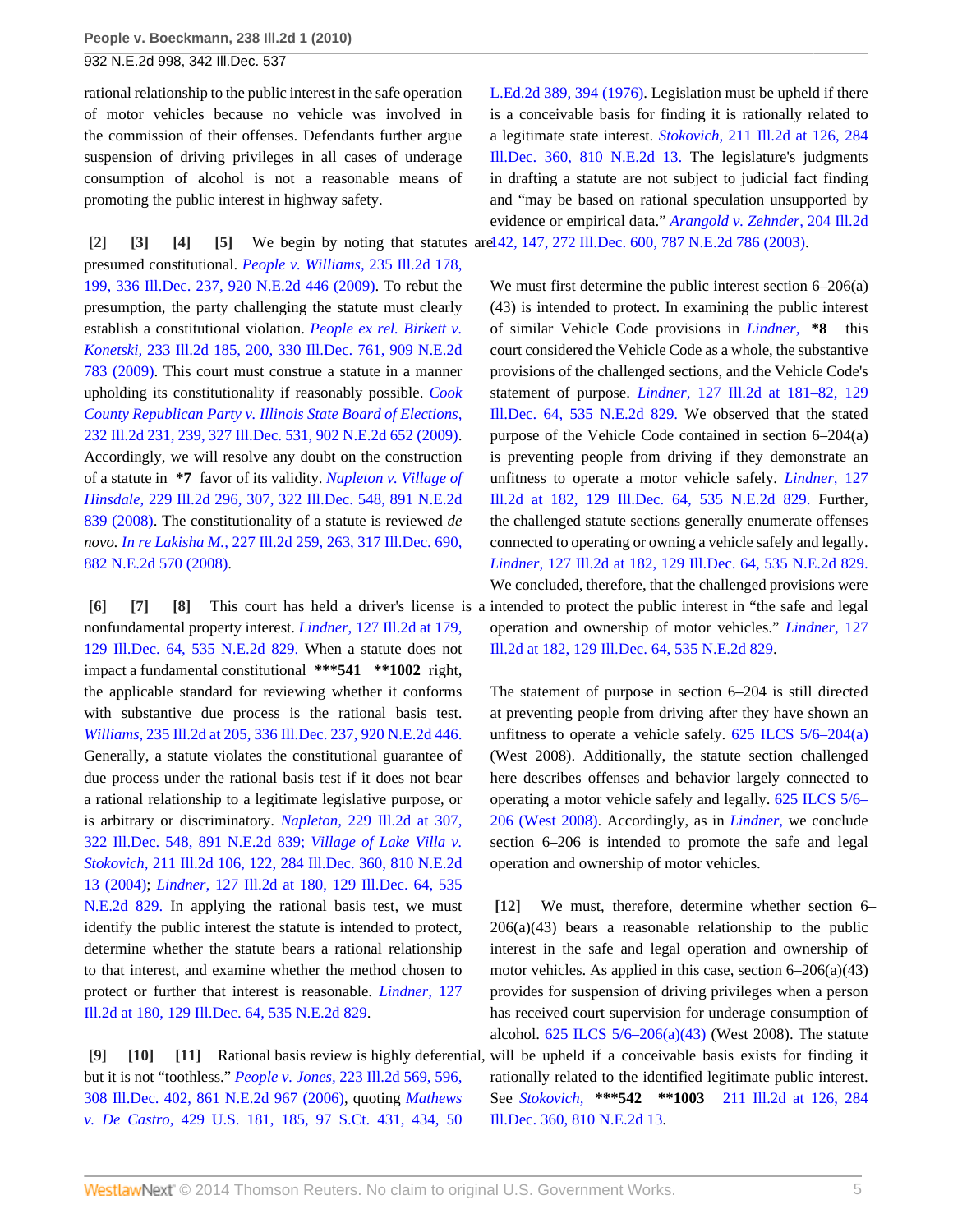**\*9** Here, the General Assembly may have believed that a young person who has a driver's license and consumes alcohol illegally may take the additional step of driving after consuming alcohol. It is reasonable to believe a young person disobeying the law against underage consumption of alcohol may also lack the judgment to decline to drive after drinking. Preventing young people from driving after consuming alcohol unquestionably furthers the public interest in the safe and legal operation of motor vehicles.

Defendants, nonetheless, contend this court's decision in *[Lindner](http://www.westlaw.com/Link/Document/FullText?findType=Y&serNum=1989027957&originationContext=document&vr=3.0&rs=cblt1.0&transitionType=DocumentItem&contextData=(sc.Search))* compels a finding that section 6–206(a)(43) violates due process. According to defendants, *[Lindner](http://www.westlaw.com/Link/Document/FullText?findType=Y&serNum=1989027957&originationContext=document&vr=3.0&rs=cblt1.0&transitionType=DocumentItem&contextData=(sc.Search))* held that suspending driving privileges violates the constitutional guarantee of due process if a vehicle was not involved in the commission of the offense.

In *[Lindner,](http://www.westlaw.com/Link/Document/FullText?findType=Y&serNum=1989027957&originationContext=document&vr=3.0&rs=cblt1.0&transitionType=DocumentItem&contextData=(sc.Search))* the dispute focused on identifying the public interest the challenged statute was intended to protect. *Lindner,* [127 Ill.2d at 180, 129 Ill.Dec. 64, 535 N.E.2d](http://www.westlaw.com/Link/Document/FullText?findType=Y&serNum=1989027957&pubNum=578&originationContext=document&vr=3.0&rs=cblt1.0&transitionType=DocumentItem&contextData=(sc.Search)) [829.](http://www.westlaw.com/Link/Document/FullText?findType=Y&serNum=1989027957&pubNum=578&originationContext=document&vr=3.0&rs=cblt1.0&transitionType=DocumentItem&contextData=(sc.Search)) This court noted that the State apparently conceded the unconstitutionality of the statute if the defendant's argument on the statute's purpose were accepted. *Lindner,* [127 Ill.2d](http://www.westlaw.com/Link/Document/FullText?findType=Y&serNum=1989027957&pubNum=578&originationContext=document&vr=3.0&rs=cblt1.0&transitionType=DocumentItem&contextData=(sc.Search)) [at 180–81, 129 Ill.Dec. 64, 535 N.E.2d 829.](http://www.westlaw.com/Link/Document/FullText?findType=Y&serNum=1989027957&pubNum=578&originationContext=document&vr=3.0&rs=cblt1.0&transitionType=DocumentItem&contextData=(sc.Search)) We agreed with the defendant's argument that the statute served the public interest in the safe and legal operation and ownership of motor vehicles. *Lindner,* [127 Ill.2d at 182, 129 Ill.Dec. 64,](http://www.westlaw.com/Link/Document/FullText?findType=Y&serNum=1989027957&pubNum=578&originationContext=document&vr=3.0&rs=cblt1.0&transitionType=DocumentItem&contextData=(sc.Search)) [535 N.E.2d 829.](http://www.westlaw.com/Link/Document/FullText?findType=Y&serNum=1989027957&pubNum=578&originationContext=document&vr=3.0&rs=cblt1.0&transitionType=DocumentItem&contextData=(sc.Search)) Without any argument from the State on the point, we then concluded revocation of the defendant's driver's license did not bear a reasonable relationship to that public interest because a vehicle was not involved in the commission of the defendant's sex offenses. *[Lindner,](http://www.westlaw.com/Link/Document/FullText?findType=Y&serNum=1989027957&pubNum=578&originationContext=document&vr=3.0&rs=cblt1.0&transitionType=DocumentItem&contextData=(sc.Search))* 127 [Ill.2d at 182–83, 129 Ill.Dec. 64, 535 N.E.2d 829.](http://www.westlaw.com/Link/Document/FullText?findType=Y&serNum=1989027957&pubNum=578&originationContext=document&vr=3.0&rs=cblt1.0&transitionType=DocumentItem&contextData=(sc.Search))

Defendants assert this court should follow "[t]he principle in *[Lindner](http://www.westlaw.com/Link/Document/FullText?findType=Y&serNum=1989027957&originationContext=document&vr=3.0&rs=cblt1.0&transitionType=DocumentItem&contextData=(sc.Search))* that if no car is involved, like here, then to suspend driving privileges would violate due process." Defendants, however, rely on a narrow reading **\*10** of *[Lindner.](http://www.westlaw.com/Link/Document/FullText?findType=Y&serNum=1989027957&originationContext=document&vr=3.0&rs=cblt1.0&transitionType=DocumentItem&contextData=(sc.Search))* We have subsequently explained the rationale in *[Lindner,](http://www.westlaw.com/Link/Document/FullText?findType=Y&serNum=1989027957&originationContext=document&vr=3.0&rs=cblt1.0&transitionType=DocumentItem&contextData=(sc.Search))* stating "[t]here was no rational relationship between sex offenders and safe driving, and on that basis the statute was found unconstitutional." *People v. Adams,* [144 Ill.2d 381, 391,](http://www.westlaw.com/Link/Document/FullText?findType=Y&serNum=1991172667&pubNum=578&originationContext=document&vr=3.0&rs=cblt1.0&transitionType=DocumentItem&contextData=(sc.Search)) [163 Ill.Dec. 483, 581 N.E.2d 637 \(1991\),](http://www.westlaw.com/Link/Document/FullText?findType=Y&serNum=1991172667&pubNum=578&originationContext=document&vr=3.0&rs=cblt1.0&transitionType=DocumentItem&contextData=(sc.Search)) citing *[Lindner,](http://www.westlaw.com/Link/Document/FullText?findType=Y&serNum=1989027957&pubNum=578&originationContext=document&vr=3.0&rs=cblt1.0&transitionType=DocumentItem&contextData=(sc.Search))* [127 Ill.2d at 183, 129 Ill.Dec. 64, 535 N.E.2d 829.](http://www.westlaw.com/Link/Document/FullText?findType=Y&serNum=1989027957&pubNum=578&originationContext=document&vr=3.0&rs=cblt1.0&transitionType=DocumentItem&contextData=(sc.Search)) We have further explained that in *[Lindner,](http://www.westlaw.com/Link/Document/FullText?findType=Y&serNum=1989027957&originationContext=document&vr=3.0&rs=cblt1.0&transitionType=DocumentItem&contextData=(sc.Search))* the revocation of the defendant's driver's license did not bear a rational relationship to the public interest to be served because the defendant's crimes "neither involved a motor vehicle nor bore any rational

relationship to his ability to drive a motor vehicle safely." *Jones,* [223 Ill.2d at 604, 308 Ill.Dec. 402, 861 N.E.2d 967,](http://www.westlaw.com/Link/Document/FullText?findType=Y&serNum=2010955084&pubNum=578&originationContext=document&vr=3.0&rs=cblt1.0&transitionType=DocumentItem&contextData=(sc.Search)) citing *Lindner,* [127 Ill.2d at 182–83, 129 Ill.Dec. 64, 535](http://www.westlaw.com/Link/Document/FullText?findType=Y&serNum=1989027957&pubNum=578&originationContext=document&vr=3.0&rs=cblt1.0&transitionType=DocumentItem&contextData=(sc.Search)) [N.E.2d 829.](http://www.westlaw.com/Link/Document/FullText?findType=Y&serNum=1989027957&pubNum=578&originationContext=document&vr=3.0&rs=cblt1.0&transitionType=DocumentItem&contextData=(sc.Search)) Accordingly, the rationale in *[Lindner](http://www.westlaw.com/Link/Document/FullText?findType=Y&serNum=1989027957&originationContext=document&vr=3.0&rs=cblt1.0&transitionType=DocumentItem&contextData=(sc.Search))* is broader than simply determining whether a vehicle was involved in the offense. Rather, the critical determination is whether the revocation of driving privileges bears a rational relationship to the public interest in the safe operation of motor vehicles.

In *[Lindner,](http://www.westlaw.com/Link/Document/FullText?findType=Y&serNum=1989027957&originationContext=document&vr=3.0&rs=cblt1.0&transitionType=DocumentItem&contextData=(sc.Search))* there was no connection between the defendant's sex offenses and his ability to drive a motor vehicle safely. In contrast, defendants' underage consumption of alcohol would certainly impact their ability to drive a motor vehicle safely. The legislature could have rationally believed young people who have a driver's license and consume alcohol illegally may also drive after consuming alcohol, regardless of whether a motor vehicle is involved in the charged offense. On this point, we note that the appellate court has held suspension of driving privileges for the use of **\*\*\*543 \*\*1004** false identification in an attempt to obtain alcohol is rationally related to the safe and legal operation of a motor vehicle. *Freed v. Ryan,* [301 Ill.App.3d 952, 957, 235](http://www.westlaw.com/Link/Document/FullText?findType=Y&serNum=1998241221&pubNum=578&originationContext=document&vr=3.0&rs=cblt1.0&transitionType=DocumentItem&contextData=(sc.Search)) [Ill.Dec. 173, 704 N.E.2d 746 \(1998\).](http://www.westlaw.com/Link/Document/FullText?findType=Y&serNum=1998241221&pubNum=578&originationContext=document&vr=3.0&rs=cblt1.0&transitionType=DocumentItem&contextData=(sc.Search)) The appellate court held the legislature could rationally speculate that licensees under 21 years of age may use false identification to obtain alcohol, leading on balance to an increase in driving under the influence or driving after consuming alcohol. *[Freed,](http://www.westlaw.com/Link/Document/FullText?findType=Y&serNum=1998241221&pubNum=578&originationContext=document&vr=3.0&rs=cblt1.0&transitionType=DocumentItem&contextData=(sc.Search))* 301 [Ill.App.3d at 957, 235 Ill.Dec. 173, 704 N.E.2d 746.](http://www.westlaw.com/Link/Document/FullText?findType=Y&serNum=1998241221&pubNum=578&originationContext=document&vr=3.0&rs=cblt1.0&transitionType=DocumentItem&contextData=(sc.Search)) See also **\*11** *Horvath v. White,* [358 Ill.App.3d 844, 852–53, 295](http://www.westlaw.com/Link/Document/FullText?findType=Y&serNum=2006888331&pubNum=578&originationContext=document&vr=3.0&rs=cblt1.0&transitionType=DocumentItem&contextData=(sc.Search)) [Ill.Dec. 215, 832 N.E.2d 366 \(2005\)](http://www.westlaw.com/Link/Document/FullText?findType=Y&serNum=2006888331&pubNum=578&originationContext=document&vr=3.0&rs=cblt1.0&transitionType=DocumentItem&contextData=(sc.Search)) (distinguishing *[Lindner](http://www.westlaw.com/Link/Document/FullText?findType=Y&serNum=1989027957&originationContext=document&vr=3.0&rs=cblt1.0&transitionType=DocumentItem&contextData=(sc.Search))* and holding suspension of driver's license for possession of another's identification card is rationally related to the safe and legal operation of motor vehicles, particularly when the identification card reflected a legal drinking age). We likewise conclude that suspension of defendants' driving privileges for underage consumption of alcohol bears a rational relationship to the safe and legal operation of motor vehicles.

Defendants also contend that suspending their driving privileges is not a reasonable method of protecting the public interest because they had no plans to drive after consuming alcohol. As we have found, there is a rational relationship between suspending a person's driver's license for underage consumption of alcohol and the safe and legal operation of motor vehicles, regardless of whether a motor vehicle is involved in the particular offense. The legislature may reasonably determine a young person consuming alcohol under the legal age may also drive after drinking. Preventing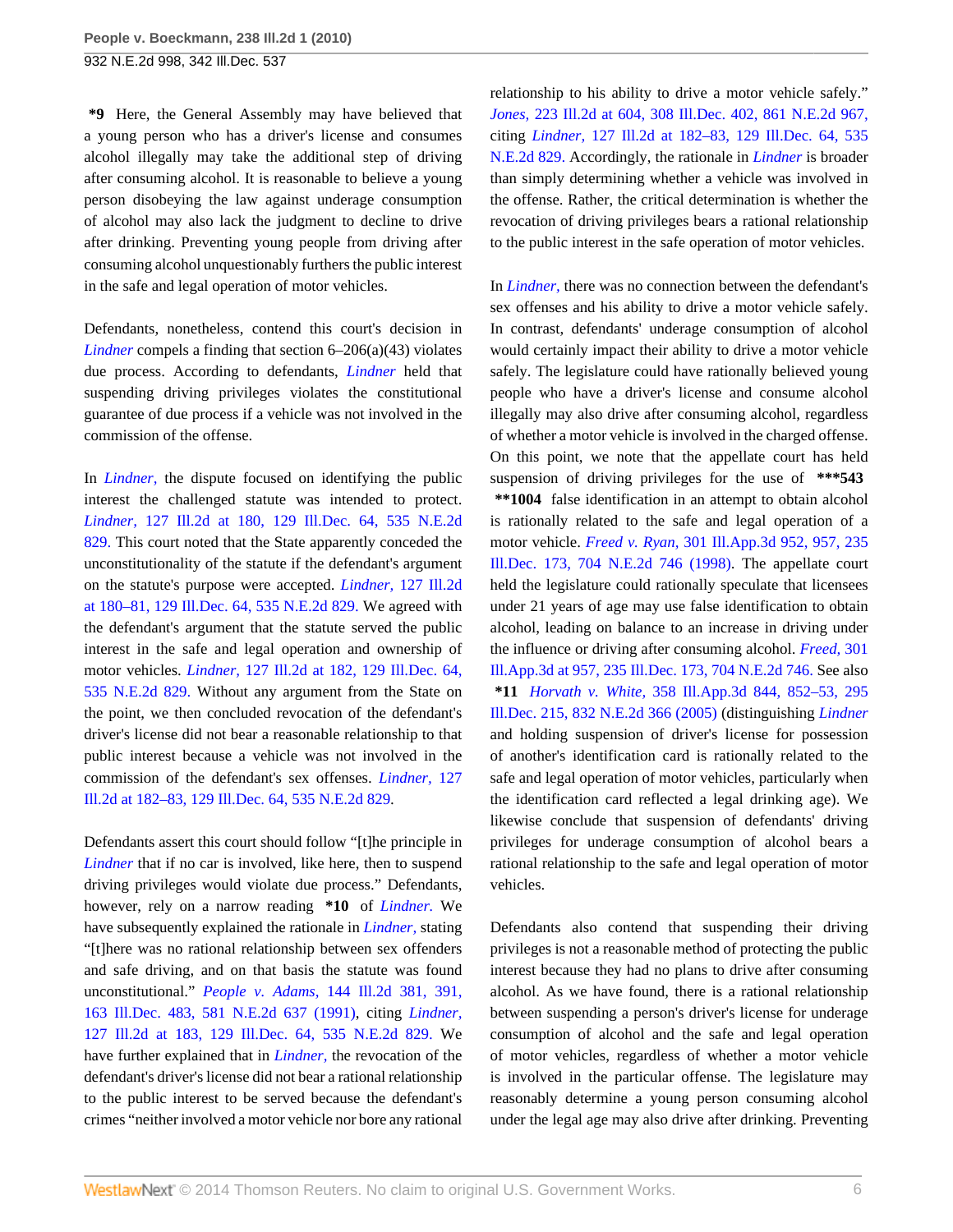young people from driving after consuming alcohol furthers the public interest in the safe and legal operation of motor vehicles. We, therefore, conclude that suspension of defendants' driving privileges for underage consumption of alcohol is a reasonable method of promoting the public interest despite the absence of a motor vehicle or plans to drive in these circumstances.

We further note that courts from other jurisdictions have upheld similar statutes against substantive due process challenges. See *State v. Bennett,* [142 Idaho 166, 171–72, 125](http://www.westlaw.com/Link/Document/FullText?findType=Y&serNum=2007725818&pubNum=4645&fi=co_pp_sp_4645_527&originationContext=document&vr=3.0&rs=cblt1.0&transitionType=DocumentItem&contextData=(sc.Search)#co_pp_sp_4645_527) [P.3d 522, 527–28 \(2005\)](http://www.westlaw.com/Link/Document/FullText?findType=Y&serNum=2007725818&pubNum=4645&fi=co_pp_sp_4645_527&originationContext=document&vr=3.0&rs=cblt1.0&transitionType=DocumentItem&contextData=(sc.Search)#co_pp_sp_4645_527) (rejecting substantive due process challenge to statute requiring driver's license suspension for underage purchase, possession, or consumption of alcohol); *State v. Niedermeyer,* [14 P.3d 264, 268 \(Alaska](http://www.westlaw.com/Link/Document/FullText?findType=Y&serNum=2000647952&pubNum=4645&fi=co_pp_sp_4645_268&originationContext=document&vr=3.0&rs=cblt1.0&transitionType=DocumentItem&contextData=(sc.Search)#co_pp_sp_4645_268) [2000\)](http://www.westlaw.com/Link/Document/FullText?findType=Y&serNum=2000647952&pubNum=4645&fi=co_pp_sp_4645_268&originationContext=document&vr=3.0&rs=cblt1.0&transitionType=DocumentItem&contextData=(sc.Search)#co_pp_sp_4645_268) (rejecting substantive due process challenge to statute requiring revocation of driving **\*12** privileges for underage consumption of alcohol); *[People v. Valenzuela,](http://www.westlaw.com/Link/Document/FullText?findType=Y&serNum=1992052117&pubNum=3484&fi=co_pp_sp_3484_494&originationContext=document&vr=3.0&rs=cblt1.0&transitionType=DocumentItem&contextData=(sc.Search)#co_pp_sp_3484_494)* 3 Cal.App. [4th Supp. 6, 10, 5 Cal.Rptr.2d 492, 494 \(1991\)](http://www.westlaw.com/Link/Document/FullText?findType=Y&serNum=1992052117&pubNum=3484&fi=co_pp_sp_3484_494&originationContext=document&vr=3.0&rs=cblt1.0&transitionType=DocumentItem&contextData=(sc.Search)#co_pp_sp_3484_494) (rejecting substantive due process challenge to statute requiring suspension of driving privileges for underage possession of alcohol); *[Commonwealth v. Strunk,](http://www.westlaw.com/Link/Document/FullText?findType=Y&serNum=1990170780&pubNum=162&fi=co_pp_sp_162_1330&originationContext=document&vr=3.0&rs=cblt1.0&transitionType=DocumentItem&contextData=(sc.Search)#co_pp_sp_162_1330)* 400 Pa.Super. 25, [33–34, 582 A.2d 1326, 1330 \(1990\)](http://www.westlaw.com/Link/Document/FullText?findType=Y&serNum=1990170780&pubNum=162&fi=co_pp_sp_162_1330&originationContext=document&vr=3.0&rs=cblt1.0&transitionType=DocumentItem&contextData=(sc.Search)#co_pp_sp_162_1330) (rejecting substantive due process challenge to statute requiring driver's license suspension for underage possession or consumption of alcohol). Those courts have generally recognized a rational relationship between suspending a person's driver's license for underage possession or consumption of alcohol and the governmental interest in highway safety. See *[Bennett,](http://www.westlaw.com/Link/Document/FullText?findType=Y&serNum=2007725818&pubNum=4645&fi=co_pp_sp_4645_528&originationContext=document&vr=3.0&rs=cblt1.0&transitionType=DocumentItem&contextData=(sc.Search)#co_pp_sp_4645_528)* 142 [Idaho at 172, 125 P.3d at 528;](http://www.westlaw.com/Link/Document/FullText?findType=Y&serNum=2007725818&pubNum=4645&fi=co_pp_sp_4645_528&originationContext=document&vr=3.0&rs=cblt1.0&transitionType=DocumentItem&contextData=(sc.Search)#co_pp_sp_4645_528) *Niedermeyer,* [14 P.3d at 267–](http://www.westlaw.com/Link/Document/FullText?findType=Y&serNum=2000647952&pubNum=4645&fi=co_pp_sp_4645_267&originationContext=document&vr=3.0&rs=cblt1.0&transitionType=DocumentItem&contextData=(sc.Search)#co_pp_sp_4645_267) [68;](http://www.westlaw.com/Link/Document/FullText?findType=Y&serNum=2000647952&pubNum=4645&fi=co_pp_sp_4645_267&originationContext=document&vr=3.0&rs=cblt1.0&transitionType=DocumentItem&contextData=(sc.Search)#co_pp_sp_4645_267) *Valenzuela,* [3 Cal.App. 4th Supp. at 9–10, 5 Cal.Rptr.2d](http://www.westlaw.com/Link/Document/FullText?findType=Y&serNum=1992052117&pubNum=3484&fi=co_pp_sp_3484_493&originationContext=document&vr=3.0&rs=cblt1.0&transitionType=DocumentItem&contextData=(sc.Search)#co_pp_sp_3484_493) [at 493–94.](http://www.westlaw.com/Link/Document/FullText?findType=Y&serNum=1992052117&pubNum=3484&fi=co_pp_sp_3484_493&originationContext=document&vr=3.0&rs=cblt1.0&transitionType=DocumentItem&contextData=(sc.Search)#co_pp_sp_3484_493) While these decisions are not binding on this court, they may be considered as persuasive authority. See *[People ex](http://www.westlaw.com/Link/Document/FullText?findType=Y&serNum=1994070961&pubNum=578&originationContext=document&vr=3.0&rs=cblt1.0&transitionType=DocumentItem&contextData=(sc.Search)) [rel. O'Malley v. 6323 North LaCrosse Avenue,](http://www.westlaw.com/Link/Document/FullText?findType=Y&serNum=1994070961&pubNum=578&originationContext=document&vr=3.0&rs=cblt1.0&transitionType=DocumentItem&contextData=(sc.Search))* 158 Ill.2d 453, [458–59, 199 Ill.Dec. 690, 634 N.E.2d 743 \(1994\)](http://www.westlaw.com/Link/Document/FullText?findType=Y&serNum=1994070961&pubNum=578&originationContext=document&vr=3.0&rs=cblt1.0&transitionType=DocumentItem&contextData=(sc.Search)); *[Cooper v.](http://www.westlaw.com/Link/Document/FullText?findType=Y&serNum=1957111199&pubNum=578&originationContext=document&vr=3.0&rs=cblt1.0&transitionType=DocumentItem&contextData=(sc.Search)) Hinrichs,* [10 Ill.2d 269, 275, 140 N.E.2d 293 \(1957\).](http://www.westlaw.com/Link/Document/FullText?findType=Y&serNum=1957111199&pubNum=578&originationContext=document&vr=3.0&rs=cblt1.0&transitionType=DocumentItem&contextData=(sc.Search))

<span id="page-6-0"></span>**[\[13\]](#page-1-8)** The special concurrence asserts *[Lindner](http://www.westlaw.com/Link/Document/FullText?findType=Y&serNum=1989027957&originationContext=document&vr=3.0&rs=cblt1.0&transitionType=DocumentItem&contextData=(sc.Search))* was wrongly decided and should **\*\*\*544 \*\*1005** be overruled because it defined the public purpose of the statute too narrowly. The parties do not ask this court to overrule *[Lindner](http://www.westlaw.com/Link/Document/FullText?findType=Y&serNum=1989027957&originationContext=document&vr=3.0&rs=cblt1.0&transitionType=DocumentItem&contextData=(sc.Search))* or present any argument on that issue, however. Under the doctrine of *stare decisis,* this court's prior decisions should not be overturned absent "good cause" or "compelling reasons." *People v. Colon,* [225 Ill.2d 125, 146, 310 Ill.Dec. 396, 866](http://www.westlaw.com/Link/Document/FullText?findType=Y&serNum=2011748965&pubNum=578&originationContext=document&vr=3.0&rs=cblt1.0&transitionType=DocumentItem&contextData=(sc.Search)) [N.E.2d 207 \(2007\).](http://www.westlaw.com/Link/Document/FullText?findType=Y&serNum=2011748965&pubNum=578&originationContext=document&vr=3.0&rs=cblt1.0&transitionType=DocumentItem&contextData=(sc.Search)) *[Lindner](http://www.westlaw.com/Link/Document/FullText?findType=Y&serNum=1989027957&originationContext=document&vr=3.0&rs=cblt1.0&transitionType=DocumentItem&contextData=(sc.Search))* engaged in a detailed analysis of the statute's purpose that has been accepted for more than 21 years. *[Lindner](http://www.westlaw.com/Link/Document/FullText?findType=Y&serNum=1989027957&originationContext=document&vr=3.0&rs=cblt1.0&transitionType=DocumentItem&contextData=(sc.Search))* should not be overruled without the benefit of a developed argument by the parties on the issue.

We need not overrule *[Lindner](http://www.westlaw.com/Link/Document/FullText?findType=Y&serNum=1989027957&originationContext=document&vr=3.0&rs=cblt1.0&transitionType=DocumentItem&contextData=(sc.Search))* to conclude that the license suspensions in this case do not offend due process. We need only apply the highly deferential rational basis standard to decide that the license suspensions do not **\*13** violate defendants' constitutional rights to due process. The rational basis test is satisfied if there is a conceivable basis for finding a statute rationally related to a legitimate state interest. *Stokovich,* [211 Ill.2d at 126, 284 Ill.Dec. 360, 810 N.E.2d](http://www.westlaw.com/Link/Document/FullText?findType=Y&serNum=2004153792&pubNum=578&originationContext=document&vr=3.0&rs=cblt1.0&transitionType=DocumentItem&contextData=(sc.Search)) [13.](http://www.westlaw.com/Link/Document/FullText?findType=Y&serNum=2004153792&pubNum=578&originationContext=document&vr=3.0&rs=cblt1.0&transitionType=DocumentItem&contextData=(sc.Search)) As discussed above, the weight of authority from our appellate court and other jurisdictions supports a finding that suspension of driving privileges for underage consumption of alcohol bears a rational relationship to the legitimate state interest in highway safety.

Accordingly, without any argument from the parties on the issue, we should not reach *[Lindner.](http://www.westlaw.com/Link/Document/FullText?findType=Y&serNum=1989027957&originationContext=document&vr=3.0&rs=cblt1.0&transitionType=DocumentItem&contextData=(sc.Search))* Moreover, overruling *[Lindner](http://www.westlaw.com/Link/Document/FullText?findType=Y&serNum=1989027957&originationContext=document&vr=3.0&rs=cblt1.0&transitionType=DocumentItem&contextData=(sc.Search))* will not affect the result in this case. Of course, parties in a future case may argue that *[Lindner](http://www.westlaw.com/Link/Document/FullText?findType=Y&serNum=1989027957&originationContext=document&vr=3.0&rs=cblt1.0&transitionType=DocumentItem&contextData=(sc.Search))* should be overruled and this court may properly consider the issue at that time. We only conclude that it is not appropriate to address the issue in this case where the parties have not raised or argued it.

In sum, we conclude that suspending defendants' driving privileges for underage consumption of alcohol is rationally related to the legitimate public interest in the safe and legal operation of motor vehicles. Section 6–206(a)(43), as applied in this case, provides a reasonable method of furthering that interest. Accordingly, section 6–206(a)(43) does not violate defendants' constitutional rights to substantive due process.

<span id="page-6-1"></span>**[\[14\]](#page-2-0)** Defendants also argue section 6–206(a)(43) is unconstitutionally arbitrary as applied because the Secretary does not exercise the discretion granted by the statute in determining whether to suspend a person's driving privileges for underage consumption of alcohol. Rather, the Secretary issues a suspension in every case. Defendants contend the Secretary's failure to exercise discretion is arbitrary and results in a due process violation.

In his reply to this argument, the Secretary contends he does not have discretion in determining whether to **\*14** suspend a person's driving privileges under section 6–206(a)(43). The Secretary maintains section  $6-206(a)(43)$  requires a threemonth suspension when a person receives court supervision for underage consumption of alcohol.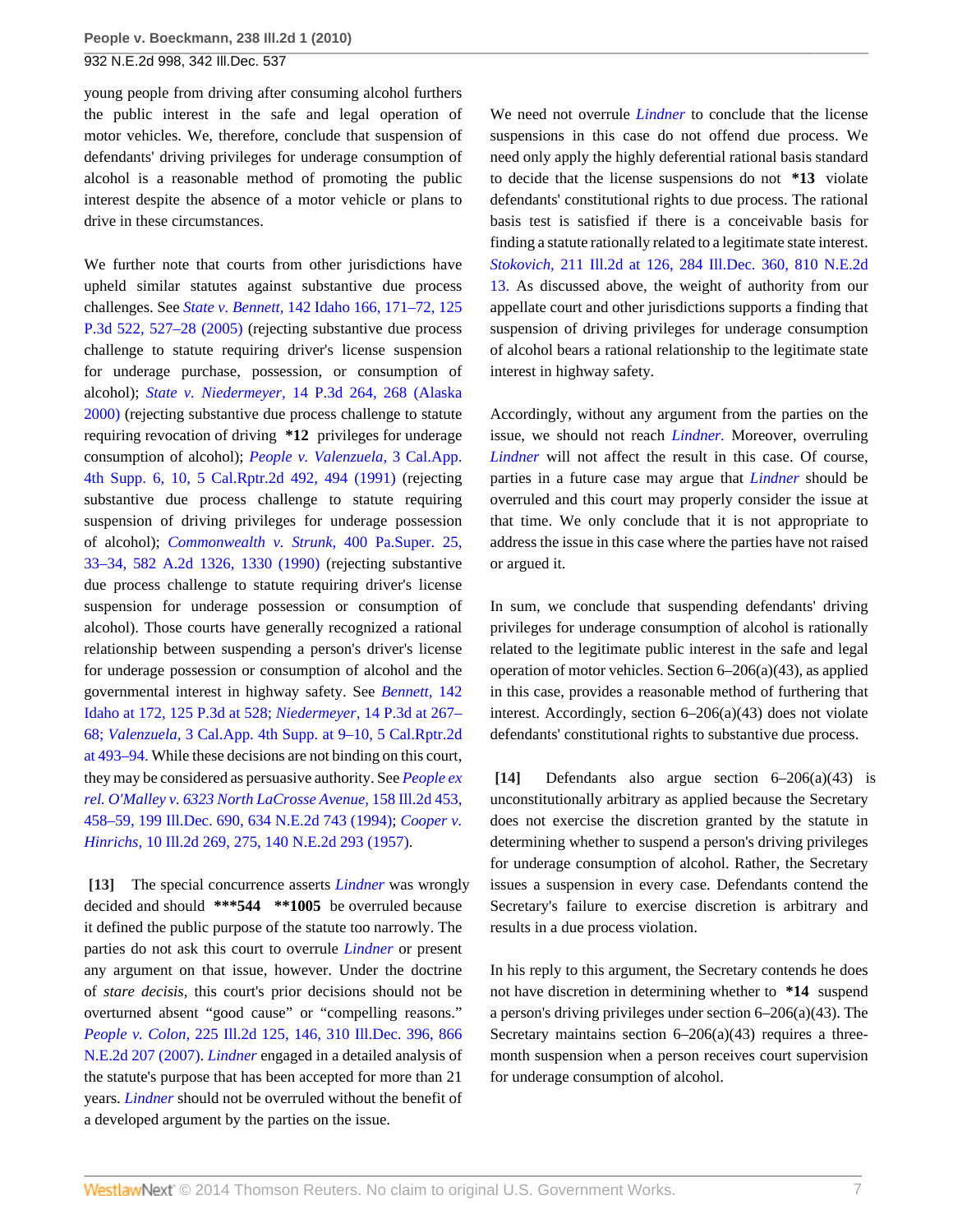<span id="page-7-1"></span><span id="page-7-0"></span>**[\[15\]](#page-2-2) [\[16\]](#page-2-3)** Defendants' argument is premised on the construction of section  $6-206(a)(43)$  as granting the Secretary discretion in determining whether to suspend a person's driving privileges for underage consumption of alcohol. Accordingly, this argument presents a question of statutory construction subject to *de novo* review. See *[People v. Lewis,](http://www.westlaw.com/Link/Document/FullText?findType=Y&serNum=2019401817&pubNum=578&originationContext=document&vr=3.0&rs=cblt1.0&transitionType=DocumentItem&contextData=(sc.Search))* [234 Ill.2d 32, 44, 332 Ill.Dec. 334, 912 N.E.2d 1220 \(2009\)](http://www.westlaw.com/Link/Document/FullText?findType=Y&serNum=2019401817&pubNum=578&originationContext=document&vr=3.0&rs=cblt1.0&transitionType=DocumentItem&contextData=(sc.Search)). The fundamental objective of statutory construction is to ascertain and give effect to the intent of the legislature. *[People](http://www.westlaw.com/Link/Document/FullText?findType=Y&serNum=2018542966&pubNum=578&originationContext=document&vr=3.0&rs=cblt1.0&transitionType=DocumentItem&contextData=(sc.Search)) v. Davison,* [233 Ill.2d 30, 40, 329 Ill.Dec. 347, 906 N.E.2d](http://www.westlaw.com/Link/Document/FullText?findType=Y&serNum=2018542966&pubNum=578&originationContext=document&vr=3.0&rs=cblt1.0&transitionType=DocumentItem&contextData=(sc.Search)) [545 \(2009\).](http://www.westlaw.com/Link/Document/FullText?findType=Y&serNum=2018542966&pubNum=578&originationContext=document&vr=3.0&rs=cblt1.0&transitionType=DocumentItem&contextData=(sc.Search)) The best indication of legislative intent is the language of **\*\*\*545 \*\*1006** the statute, given its plain and ordinary meaning. *[People v. Cardamone,](http://www.westlaw.com/Link/Document/FullText?findType=Y&serNum=2018394712&pubNum=578&originationContext=document&vr=3.0&rs=cblt1.0&transitionType=DocumentItem&contextData=(sc.Search))* 232 Ill.2d 504, 512, [328 Ill.Dec. 917, 905 N.E.2d 806 \(2009\)](http://www.westlaw.com/Link/Document/FullText?findType=Y&serNum=2018394712&pubNum=578&originationContext=document&vr=3.0&rs=cblt1.0&transitionType=DocumentItem&contextData=(sc.Search)).

Section 6–206 of the Vehicle Code is entitled, "Discretionary authority to suspend or revoke license or permit; Right to a hearing." [625 ILCS 5/6–206 \(West 2008\).](http://www.westlaw.com/Link/Document/FullText?findType=L&pubNum=1000008&cite=IL625S5%2f6-206&originatingDoc=Iced421f97fd311df86c1ad798a0ca1c1&refType=LQ&originationContext=document&vr=3.0&rs=cblt1.0&transitionType=DocumentItem&contextData=(sc.Search)) Section 6– 206 generally authorizes the Secretary to issue a suspension or revocation of driving privileges in 45 enumerated circumstances. In many of those circumstances, the statutory language is purely discretionary. For instance, subsection (a)(3) allows the Secretary to suspend or revoke driving privileges upon a showing that a person has been repeatedly involved in collisions or has repeated traffic offenses indicating an inability to operate a motor vehicle safely or disrespect for traffic laws. See  $625$  ILCS  $5/6-206(a)(3)$  (West 2008).

Other subsections require specific action by the Secretary, however. In particular, several subsections call for suspension of driving privileges for a certain length of time. See [625](http://www.westlaw.com/Link/Document/FullText?findType=L&pubNum=1000008&cite=IL625S5%2f6-206&originatingDoc=Iced421f97fd311df86c1ad798a0ca1c1&refType=SP&originationContext=document&vr=3.0&rs=cblt1.0&transitionType=DocumentItem&contextData=(sc.Search)#co_pp_8b3b0000958a4) ILCS  $5/6-206(a)(15)$  (West 2008) ("the suspension shall be for one year" upon conviction of **\*15** criminal trespass to a vehicle);  $625$  ILCS  $5/6-206(a)(21)$  (West 2008) ("the suspension shall be for one year" upon conviction of leaving the scene of an accident involving vehicle damage over \$1,000); [625 ILCS 5/6–206\(a\)\(29\)](http://www.westlaw.com/Link/Document/FullText?findType=L&pubNum=1000008&cite=IL625S5%2f6-206&originatingDoc=Iced421f97fd311df86c1ad798a0ca1c1&refType=SP&originationContext=document&vr=3.0&rs=cblt1.0&transitionType=DocumentItem&contextData=(sc.Search)#co_pp_8b3b0000958a4) (West 2008) ("driving privileges shall be suspended for one year" upon conviction of certain listed offenses committed while operating a vehicle); [625 ILCS 5/6–206\(a\)\(30\)](http://www.westlaw.com/Link/Document/FullText?findType=L&pubNum=1000008&cite=IL625S5%2f6-206&originatingDoc=Iced421f97fd311df86c1ad798a0ca1c1&refType=SP&originationContext=document&vr=3.0&rs=cblt1.0&transitionType=DocumentItem&contextData=(sc.Search)#co_pp_8b3b0000958a4) (West 2008) ("driving privileges shall be suspended for 5 years" upon second or subsequent conviction of offenses listed in paragraph 29); [625 ILCS 5/6–](http://www.westlaw.com/Link/Document/FullText?findType=L&pubNum=1000008&cite=IL625S5%2f6-206&originatingDoc=Iced421f97fd311df86c1ad798a0ca1c1&refType=SP&originationContext=document&vr=3.0&rs=cblt1.0&transitionType=DocumentItem&contextData=(sc.Search)#co_pp_8b3b0000958a4)  $206(a)(32)$  (West 2008) ("the suspension shall be for 3 years" upon conviction of aggravated discharge of a firearm while inside a motor vehicle).

The provision involved in this case, section  $6-206(a)(43)$ , states:

"The Secretary of State is authorized to suspend or revoke the driving privileges of any person without preliminary hearing upon a showing of the person's records or other sufficient evidence that the person:

\* \* \*

[h]as received a disposition of court supervision for a violation of subsection (a), (d), or (e) of Section 6–20 of the Liquor Control Act of 1934 or a similar provision of a local ordinance, in which case the suspension shall be for a period of 3 months[.]"  $625$  ILCS  $5/6-206(a)(43)$ (West 2008).

Similar to the other subsections described above, subsection (a)(43) requires specific action when a person receives court supervision for the underage consumption of alcohol offenses involved here. The statute provides "in which case the suspension shall be for a period of 3 months." [625 ILCS](http://www.westlaw.com/Link/Document/FullText?findType=L&pubNum=1000008&cite=IL625S5%2f6-206&originatingDoc=Iced421f97fd311df86c1ad798a0ca1c1&refType=SP&originationContext=document&vr=3.0&rs=cblt1.0&transitionType=DocumentItem&contextData=(sc.Search)#co_pp_8b3b0000958a4) [5/6–206\(a\)\(43\)](http://www.westlaw.com/Link/Document/FullText?findType=L&pubNum=1000008&cite=IL625S5%2f6-206&originatingDoc=Iced421f97fd311df86c1ad798a0ca1c1&refType=SP&originationContext=document&vr=3.0&rs=cblt1.0&transitionType=DocumentItem&contextData=(sc.Search)#co_pp_8b3b0000958a4) (West 2008). Subsection (a)(43) provides for suspension as the only possible action as shown by the phrase "the suspension shall be." The legislature used "the suspension" rather than a less specific reference such as "any suspension." Moreover, the use of "shall be" indicates suspension is the mandatory **\*16** action. See *[People v.](http://www.westlaw.com/Link/Document/FullText?findType=Y&serNum=2019892826&pubNum=578&originationContext=document&vr=3.0&rs=cblt1.0&transitionType=DocumentItem&contextData=(sc.Search)) Ousley,* [235 Ill.2d 299, 311, 335 Ill.Dec. 850, 919 N.E.2d 875](http://www.westlaw.com/Link/Document/FullText?findType=Y&serNum=2019892826&pubNum=578&originationContext=document&vr=3.0&rs=cblt1.0&transitionType=DocumentItem&contextData=(sc.Search)) [\(2009\)](http://www.westlaw.com/Link/Document/FullText?findType=Y&serNum=2019892826&pubNum=578&originationContext=document&vr=3.0&rs=cblt1.0&transitionType=DocumentItem&contextData=(sc.Search)) (when the issue is whether the statutory language has the force of a command, the word "shall" generally indicates the legislature intended to impose a mandatory obligation). The mandatory nature of the suspension is also shown by the provision of a specific period of three months. The statutory language, therefore, provides for a mandatory consequence of a three-month suspension in these circumstances.

**\*\*1007 \*\*\*546** Thus, we conclude the Secretary does not have discretion in determining whether to issue a suspension of defendants' driving privileges under section 6–206(a) (43). Rather, section  $6-206(a)(43)$  provides for mandatory suspension. We note that our interpretation of section 6– 206(a) (43) is consistent with our duty to construe statutes in a manner upholding their constitutionality when reasonably possible. See *[Cook County Republican Party,](http://www.westlaw.com/Link/Document/FullText?findType=Y&serNum=2017938654&pubNum=578&originationContext=document&vr=3.0&rs=cblt1.0&transitionType=DocumentItem&contextData=(sc.Search))* 232 Ill.2d at [239, 327 Ill.Dec. 531, 902 N.E.2d 652.](http://www.westlaw.com/Link/Document/FullText?findType=Y&serNum=2017938654&pubNum=578&originationContext=document&vr=3.0&rs=cblt1.0&transitionType=DocumentItem&contextData=(sc.Search)) Given our conclusion that section  $6-206(a)(43)$  does not allow for exercise of discretion by the Secretary, we must reject defendants' claim that the statute is arbitrary as applied and, therefore, results in a due process violation.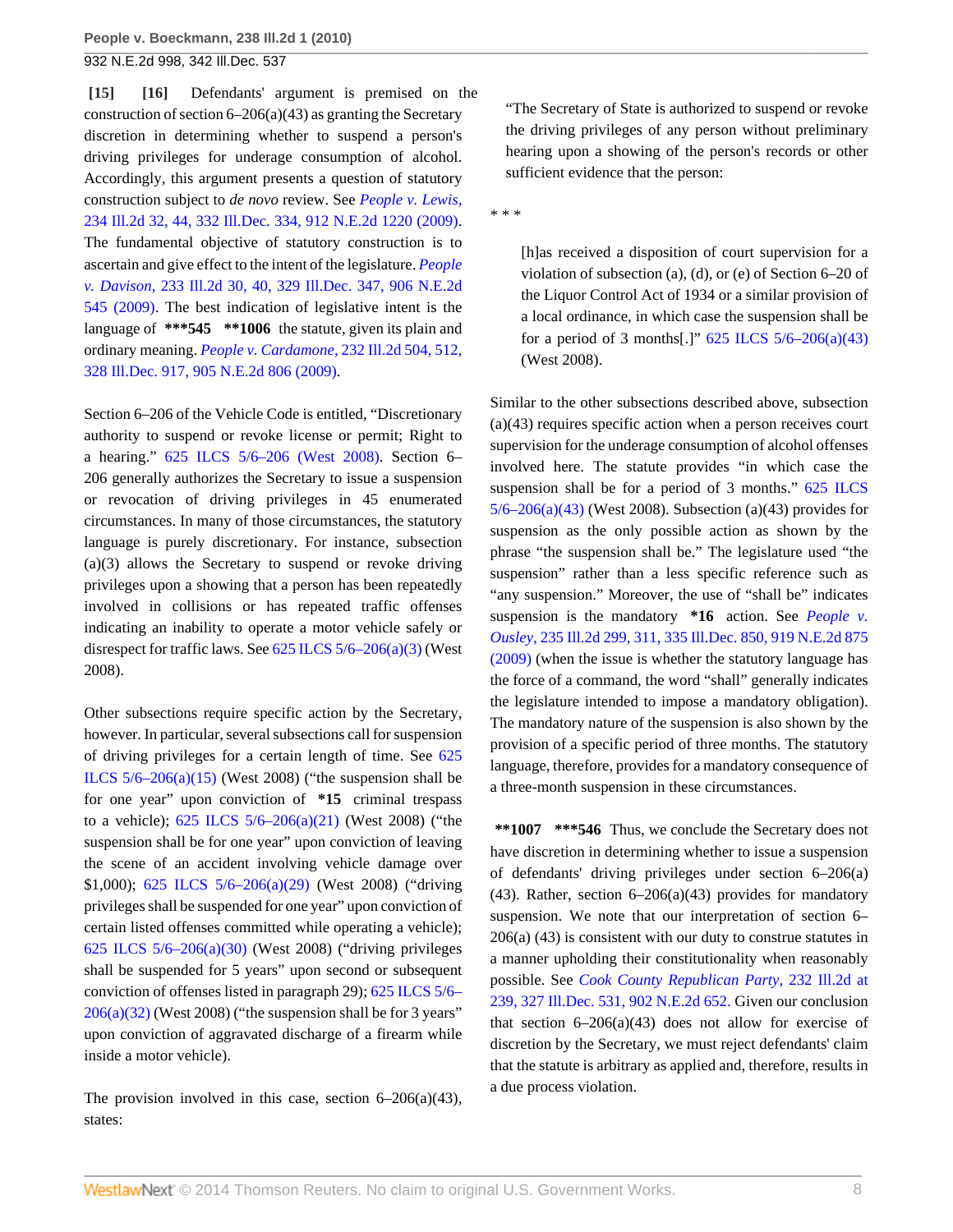<span id="page-8-0"></span>**[\[17\]](#page-2-1)** Finally, defendants renew their argument that suspension of their driving privileges under section 6–206(a) (43) violates the proportionate penalties clause of the Illinois Constitution ([Ill. Const.1970, art. I, § 11\).](http://www.westlaw.com/Link/Document/FullText?findType=L&pubNum=1000008&cite=ILCNART1S11&originatingDoc=Iced421f97fd311df86c1ad798a0ca1c1&refType=LQ&originationContext=document&vr=3.0&rs=cblt1.0&transitionType=DocumentItem&contextData=(sc.Search)) Defendants argue that suspension of their driver's licenses, in addition to the criminal penalties imposed for underage consumption of alcohol, results in cruel and degrading punishment.

<span id="page-8-2"></span><span id="page-8-1"></span>**[\[18\]](#page-2-4) [\[19\]](#page-2-5)** The proportionate penalties clause in the Illinois Constitution is coextensive with the federal constitution's prohibition of cruel and unusual punishment. *[Konetski,](http://www.westlaw.com/Link/Document/FullText?findType=Y&serNum=2018878636&pubNum=578&originationContext=document&vr=3.0&rs=cblt1.0&transitionType=DocumentItem&contextData=(sc.Search))* 233 [Ill.2d at 206–07, 330 Ill.Dec. 761, 909 N.E.2d 783.](http://www.westlaw.com/Link/Document/FullText?findType=Y&serNum=2018878636&pubNum=578&originationContext=document&vr=3.0&rs=cblt1.0&transitionType=DocumentItem&contextData=(sc.Search)) Both provisions apply only to the criminal process involving a direct action by the government **\*17** to inflict punishment. *In re Rodney H.,* [223 Ill.2d 510, 518, 308 Ill.Dec. 292, 861](http://www.westlaw.com/Link/Document/FullText?findType=Y&serNum=2010955076&pubNum=578&originationContext=document&vr=3.0&rs=cblt1.0&transitionType=DocumentItem&contextData=(sc.Search)) [N.E.2d 623 \(2006\).](http://www.westlaw.com/Link/Document/FullText?findType=Y&serNum=2010955076&pubNum=578&originationContext=document&vr=3.0&rs=cblt1.0&transitionType=DocumentItem&contextData=(sc.Search)) The critical determination, therefore, is whether suspension of the defendants' driving privileges is a direct action by the government to inflict punishment.

We have determined that section  $6-206(a)(43)$ 's purpose is to promote the safe and legal operation and ownership of motor vehicles. Section 6–206(a)(43) is, therefore, intended to provide for safe highways, not to punish licensees for underage consumption of alcohol. Indeed, we have previously stated statutory summary suspension of a driver's license is not penal in nature because it is intended to protect the public rather than punish a licensee. *[People v. Esposito,](http://www.westlaw.com/Link/Document/FullText?findType=Y&serNum=1988039383&pubNum=578&originationContext=document&vr=3.0&rs=cblt1.0&transitionType=DocumentItem&contextData=(sc.Search))* 121 [Ill.2d 491, 501, 118 Ill.Dec. 396, 521 N.E.2d 873 \(1988\)](http://www.westlaw.com/Link/Document/FullText?findType=Y&serNum=1988039383&pubNum=578&originationContext=document&vr=3.0&rs=cblt1.0&transitionType=DocumentItem&contextData=(sc.Search)). Accordingly, we conclude the proportionate penalties clause does not apply here because suspension of defendants' driving privileges under section 6–206(a)(43) is not a direct action by the government to inflict punishment.

In sum, we conclude that suspension of defendants' driving privileges under section 6–206(a)(43) does not violate their constitutional rights to due process or the proportionate penalties clause. The trial court's orders declaring section 6– 206(a)(43) unconstitutional must, therefore, be reversed.

## **III. CONCLUSION**

For the foregoing reasons, we reverse the judgment of the circuit court declaring section 6–206(a)(43) of the Vehicle Code unconstitutional and remand this matter to the circuit court for further proceedings consistent with this opinion.

*Circuit court judgment reversed; cause remanded.*

Chief Justice [FITZGERALD](http://www.westlaw.com/Link/Document/FullText?findType=h&pubNum=176284&cite=0151941601&originatingDoc=Iced421f97fd311df86c1ad798a0ca1c1&refType=RQ&originationContext=document&vr=3.0&rs=cblt1.0&transitionType=DocumentItem&contextData=(sc.Search)) concurred in the judgment and opinion.

Justice [GARMAN](http://www.westlaw.com/Link/Document/FullText?findType=h&pubNum=176284&cite=0178022401&originatingDoc=Iced421f97fd311df86c1ad798a0ca1c1&refType=RQ&originationContext=document&vr=3.0&rs=cblt1.0&transitionType=DocumentItem&contextData=(sc.Search)) specially concurred, with opinion, joined by Justice [THOMAS](http://www.westlaw.com/Link/Document/FullText?findType=h&pubNum=176284&cite=0125243001&originatingDoc=Iced421f97fd311df86c1ad798a0ca1c1&refType=RQ&originationContext=document&vr=3.0&rs=cblt1.0&transitionType=DocumentItem&contextData=(sc.Search)).

Justice [FREEMAN](http://www.westlaw.com/Link/Document/FullText?findType=h&pubNum=176284&cite=0233843301&originatingDoc=Iced421f97fd311df86c1ad798a0ca1c1&refType=RQ&originationContext=document&vr=3.0&rs=cblt1.0&transitionType=DocumentItem&contextData=(sc.Search)) dissented, with opinion, joined by Justice [BURKE.](http://www.westlaw.com/Link/Document/FullText?findType=h&pubNum=176284&cite=0163215401&originatingDoc=Iced421f97fd311df86c1ad798a0ca1c1&refType=RQ&originationContext=document&vr=3.0&rs=cblt1.0&transitionType=DocumentItem&contextData=(sc.Search))

Justice [KARMEIER](http://www.westlaw.com/Link/Document/FullText?findType=h&pubNum=176284&cite=0232185301&originatingDoc=Iced421f97fd311df86c1ad798a0ca1c1&refType=RQ&originationContext=document&vr=3.0&rs=cblt1.0&transitionType=DocumentItem&contextData=(sc.Search)) took no part in the decision.

Justice [KARMEIER](http://www.westlaw.com/Link/Document/FullText?findType=h&pubNum=176284&cite=0232185301&originatingDoc=Iced421f97fd311df86c1ad798a0ca1c1&refType=RQ&originationContext=document&vr=3.0&rs=cblt1.0&transitionType=DocumentItem&contextData=(sc.Search)) took no part in the consideration or decision of this case.

**\*\*\*547 \*18 \*\*1008** Justice [GARMAN,](http://www.westlaw.com/Link/Document/FullText?findType=h&pubNum=176284&cite=0178022401&originatingDoc=Iced421f97fd311df86c1ad798a0ca1c1&refType=RQ&originationContext=document&vr=3.0&rs=cblt1.0&transitionType=DocumentItem&contextData=(sc.Search)) specially concurring:

Although I agree with the lead opinion that section 6–206(a) (43) of the Vehicle Code is constitutional, I believe that *People v. Lindner,* [127 Ill.2d 174, 129 Ill.Dec. 64, 535](http://www.westlaw.com/Link/Document/FullText?findType=Y&serNum=1989027957&pubNum=578&originationContext=document&vr=3.0&rs=cblt1.0&transitionType=DocumentItem&contextData=(sc.Search)) [N.E.2d 829 \(1989\),](http://www.westlaw.com/Link/Document/FullText?findType=Y&serNum=1989027957&pubNum=578&originationContext=document&vr=3.0&rs=cblt1.0&transitionType=DocumentItem&contextData=(sc.Search)) was wrongly decided to the extent that it requires any statutory provision that mandates or permits the revocation or suspension of a driver's license to directly serve the public interest in ensuring that "drivers who have demonstrated they are unfit to safely operate vehicles are not allowed to drive" *(Lindner,* [127 Ill.2d at 182, 129 Ill.Dec.](http://www.westlaw.com/Link/Document/FullText?findType=Y&serNum=1989027957&pubNum=578&originationContext=document&vr=3.0&rs=cblt1.0&transitionType=DocumentItem&contextData=(sc.Search)) [64, 535 N.E.2d 829\)](http://www.westlaw.com/Link/Document/FullText?findType=Y&serNum=1989027957&pubNum=578&originationContext=document&vr=3.0&rs=cblt1.0&transitionType=DocumentItem&contextData=(sc.Search)) by tying revocation or suspension "to offenses involving the use of a motor vehicle" *[\(Lindner,](http://www.westlaw.com/Link/Document/FullText?findType=Y&serNum=1989027957&pubNum=578&originationContext=document&vr=3.0&rs=cblt1.0&transitionType=DocumentItem&contextData=(sc.Search))* 127 [Ill.2d at 181–82, 129 Ill.Dec. 64, 535 N.E.2d 829\).](http://www.westlaw.com/Link/Document/FullText?findType=Y&serNum=1989027957&pubNum=578&originationContext=document&vr=3.0&rs=cblt1.0&transitionType=DocumentItem&contextData=(sc.Search))

In *[Lindner,](http://www.westlaw.com/Link/Document/FullText?findType=Y&serNum=1989027957&originationContext=document&vr=3.0&rs=cblt1.0&transitionType=DocumentItem&contextData=(sc.Search))* this court found the public purpose of section 6–205 of the Vehicle Code by examining "the statement of purpose in section 6–204(a)" and "the substantive provisions of section 6–205." *Lindner,* [127 Ill.2d at 181, 129 Ill.Dec. 64,](http://www.westlaw.com/Link/Document/FullText?findType=Y&serNum=1989027957&pubNum=578&originationContext=document&vr=3.0&rs=cblt1.0&transitionType=DocumentItem&contextData=(sc.Search)) [535 N.E.2d 829.](http://www.westlaw.com/Link/Document/FullText?findType=Y&serNum=1989027957&pubNum=578&originationContext=document&vr=3.0&rs=cblt1.0&transitionType=DocumentItem&contextData=(sc.Search)) In my opinion, *[Lindner](http://www.westlaw.com/Link/Document/FullText?findType=Y&serNum=1989027957&originationContext=document&vr=3.0&rs=cblt1.0&transitionType=DocumentItem&contextData=(sc.Search))* defined the public purpose of section 6–205 of the Vehicle Code too narrowly and failed to recognize that different public purposes might be served by different statutory provisions that mandate or permit the revocation or suspension of a driver's license, whether those provisions are contained in section 6–205, section 6–206, or elsewhere in the Vehicle Code.

Chapter 6 of the Vehicle Code is the Driver Licensing Law. Article II of chapter 6 governs the "Cancellation, Suspension, or Revocation of Licenses and Permits." This article does not contain a provision expressly stating an overarching purpose. Rather, it enumerates the circumstances in which the Secretary of State is required to cancel a driver's license [\(625](http://www.westlaw.com/Link/Document/FullText?findType=L&pubNum=1000008&cite=IL625S5%2f6-201&originatingDoc=Iced421f97fd311df86c1ad798a0ca1c1&refType=LQ&originationContext=document&vr=3.0&rs=cblt1.0&transitionType=DocumentItem&contextData=(sc.Search)) [ILCS 5/6–201 \(West 2008\)\)](http://www.westlaw.com/Link/Document/FullText?findType=L&pubNum=1000008&cite=IL625S5%2f6-201&originatingDoc=Iced421f97fd311df86c1ad798a0ca1c1&refType=LQ&originationContext=document&vr=3.0&rs=cblt1.0&transitionType=DocumentItem&contextData=(sc.Search)), required to impose a mandatory revocation [\(625 ILCS 5/6–205 \(West 2008\)](http://www.westlaw.com/Link/Document/FullText?findType=L&pubNum=1000008&cite=IL625S5%2f6-205&originatingDoc=Iced421f97fd311df86c1ad798a0ca1c1&refType=LQ&originationContext=document&vr=3.0&rs=cblt1.0&transitionType=DocumentItem&contextData=(sc.Search))), and permitted to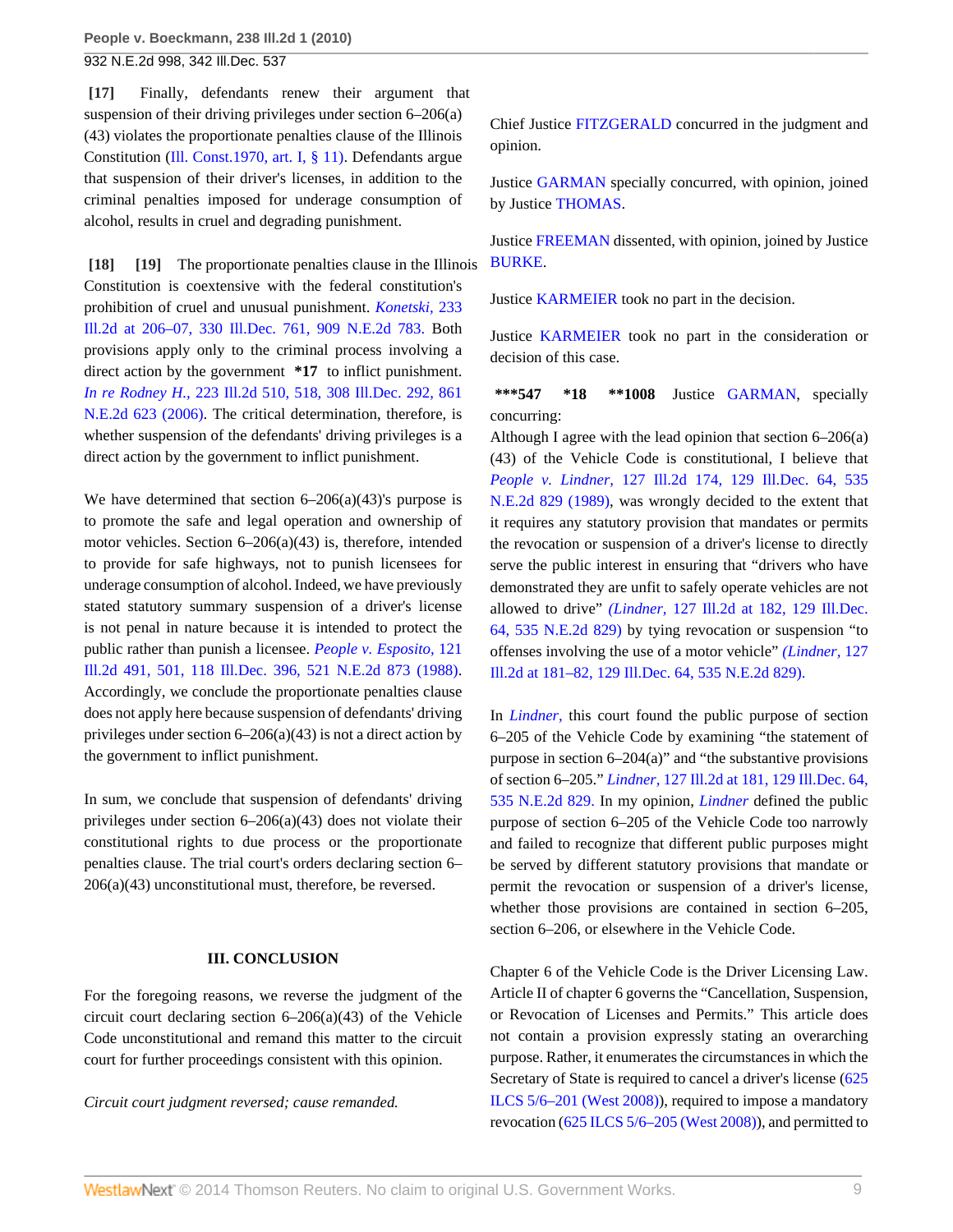suspend or revoke a driver's license as a matter of discretion [\(625 ILCS 5/6–206 \(West 2008\)\)](http://www.westlaw.com/Link/Document/FullText?findType=L&pubNum=1000008&cite=IL625S5%2f6-206&originatingDoc=Iced421f97fd311df86c1ad798a0ca1c1&refType=LQ&originationContext=document&vr=3.0&rs=cblt1.0&transitionType=DocumentItem&contextData=(sc.Search)).

**\*19** In addition, article II contains procedural provisions, including section 6–204, which is entitled "When Court to forward License and Reports." Section 6–204 directs that when a person is convicted of one of the offenses enumerated elsewhere in article II, the judge shall require the person to surrender his driver's license or permit to the clerk of the court, who shall forward the license or permit and a report of conviction to the Secretary of State. [625 ILCS 5/6–204\(a\)\(1\)](http://www.westlaw.com/Link/Document/FullText?findType=L&pubNum=1000008&cite=IL625S5%2f6-204&originatingDoc=Iced421f97fd311df86c1ad798a0ca1c1&refType=SP&originationContext=document&vr=3.0&rs=cblt1.0&transitionType=DocumentItem&contextData=(sc.Search)#co_pp_7b9b000044381) (West 2008).

In *[Lindner,](http://www.westlaw.com/Link/Document/FullText?findType=Y&serNum=1989027957&originationContext=document&vr=3.0&rs=cblt1.0&transitionType=DocumentItem&contextData=(sc.Search))* this court first considered "the statement of purpose in section 6–204(a)." *Lindner,* [127 Ill.2d at 181, 129](http://www.westlaw.com/Link/Document/FullText?findType=Y&serNum=1989027957&pubNum=578&originationContext=document&vr=3.0&rs=cblt1.0&transitionType=DocumentItem&contextData=(sc.Search)) [Ill.Dec. 64, 535 N.E.2d 829.](http://www.westlaw.com/Link/Document/FullText?findType=Y&serNum=1989027957&pubNum=578&originationContext=document&vr=3.0&rs=cblt1.0&transitionType=DocumentItem&contextData=(sc.Search)) Yet this section does not contain language that can be identified as an express statement of the purpose of article II as a whole. Rather, section 6–204 sets out procedures "[f]or the purpose of providing to the Secretary of State the records essential to the performance of the Secretary's duties" under article II. [625 ILCS 5/6–204\(a\)](http://www.westlaw.com/Link/Document/FullText?findType=L&pubNum=1000008&cite=IL625S5%2f6-204&originatingDoc=Iced421f97fd311df86c1ad798a0ca1c1&refType=SP&originationContext=document&vr=3.0&rs=cblt1.0&transitionType=DocumentItem&contextData=(sc.Search)#co_pp_8b3b0000958a4) (West 2008). This section further provides that the Vehicle Code recognizes that convictions of certain offenses or traffic violations and adjudications of delinquency are "evidence relating to unfitness to safely operate motor vehicles." [625](http://www.westlaw.com/Link/Document/FullText?findType=L&pubNum=1000008&cite=IL625S5%2f6-204&originatingDoc=Iced421f97fd311df86c1ad798a0ca1c1&refType=SP&originationContext=document&vr=3.0&rs=cblt1.0&transitionType=DocumentItem&contextData=(sc.Search)#co_pp_8b3b0000958a4) ILCS  $5/6-204(a)$  (West 2008). This is the language that *[Lindner](http://www.westlaw.com/Link/Document/FullText?findType=Y&serNum=1989027957&originationContext=document&vr=3.0&rs=cblt1.0&transitionType=DocumentItem&contextData=(sc.Search))* found to be a "statement of purpose." *[Lindner,](http://www.westlaw.com/Link/Document/FullText?findType=Y&serNum=1989027957&pubNum=578&originationContext=document&vr=3.0&rs=cblt1.0&transitionType=DocumentItem&contextData=(sc.Search))* 127 [Ill.2d at 181, 129 Ill.Dec. 64, 535 N.E.2d 829.](http://www.westlaw.com/Link/Document/FullText?findType=Y&serNum=1989027957&pubNum=578&originationContext=document&vr=3.0&rs=cblt1.0&transitionType=DocumentItem&contextData=(sc.Search))

In my opinion, this court in *[Lindner](http://www.westlaw.com/Link/Document/FullText?findType=Y&serNum=1989027957&originationContext=document&vr=3.0&rs=cblt1.0&transitionType=DocumentItem&contextData=(sc.Search))* gave entirely too much weight to this single phrase in section 6–204(a). While a conviction of a certain offense or traffic violation or an adjudication of delinquency may be evidence revealing unfitness to safely operate a motor vehicle, a conviction or adjudication having nothing to do with the individual's operation of a vehicle may **\*\*\*548 \*\*1009** also be a reasonable basis for the revocation or suspension of the individual's driver's license. Thus, one's license may be revoked or suspended for permitting "an unlawful or fraudulent use of a driver's license" ([625 ILCS 5/6–206\(a\)](http://www.westlaw.com/Link/Document/FullText?findType=L&pubNum=1000008&cite=IL625S5%2f6-206&originatingDoc=Iced421f97fd311df86c1ad798a0ca1c1&refType=SP&originationContext=document&vr=3.0&rs=cblt1.0&transitionType=DocumentItem&contextData=(sc.Search)#co_pp_8b3b0000958a4) [\(5\)](http://www.westlaw.com/Link/Document/FullText?findType=L&pubNum=1000008&cite=IL625S5%2f6-206&originatingDoc=Iced421f97fd311df86c1ad798a0ca1c1&refType=SP&originationContext=document&vr=3.0&rs=cblt1.0&transitionType=DocumentItem&contextData=(sc.Search)#co_pp_8b3b0000958a4) (West 2008)); for making a false statement or **\*20** knowingly concealing a material fact in an application for a driver's license  $(625$  ILCS  $5/6-206(a)(9)$  (West 2008)); for possessing, displaying or attempting to fraudulently use the license of another person  $(625 \text{ ILCS } 5/6-206(a)(10))$ (West 2008)); or for altering or attempting to alter a license or possessing an altered license [\(625 ILCS 5/6–206\(a\)\(26\)](http://www.westlaw.com/Link/Document/FullText?findType=L&pubNum=1000008&cite=IL625S5%2f6-206&originatingDoc=Iced421f97fd311df86c1ad798a0ca1c1&refType=SP&originationContext=document&vr=3.0&rs=cblt1.0&transitionType=DocumentItem&contextData=(sc.Search)#co_pp_8b3b0000958a4) (West 2008)). None of these offenses relate to the individual's ability to safely operate a motor vehicle. In each instance,

however, the legislature has determined that the individual who commits such an offense may forfeit his right to drive, at least temporarily.

Section 6–204's mention of "unfitness to safely operate motor vehicles," therefore, cannot be viewed as the legislature's expression of a single overarching purpose for all of the provisions of article II, chapter 6, of the Vehicle Code. It is entirely possible that sections 6–201, 6–205, and 6–206 are intended to serve different purposes, or that some of the 43 subsections of section 6–206 are intended to serve different or multiple purposes. *[Lindner](http://www.westlaw.com/Link/Document/FullText?findType=Y&serNum=1989027957&originationContext=document&vr=3.0&rs=cblt1.0&transitionType=DocumentItem&contextData=(sc.Search))* should be overruled to the extent that it so narrowly defines the public purpose of this article and, thereby, limits consideration of other public purposes that may be served by a challenged provision.

In addition to relying on section 6–204, *[Lindner](http://www.westlaw.com/Link/Document/FullText?findType=Y&serNum=1989027957&originationContext=document&vr=3.0&rs=cblt1.0&transitionType=DocumentItem&contextData=(sc.Search))* inferred the public purpose of section 6–205 as a whole from the fact that with the exception of the challenged section, "every subsection of sections  $6-205(a)$  and (b) has some affinity with a motor vehicle—either the operation or ownership of the vehicle, or the paperwork connected to such operation or ownership." *Lindner,* [127 Ill.2d at 181, 129 Ill.Dec.](http://www.westlaw.com/Link/Document/FullText?findType=Y&serNum=1989027957&pubNum=578&originationContext=document&vr=3.0&rs=cblt1.0&transitionType=DocumentItem&contextData=(sc.Search)) [64, 535 N.E.2d 829.](http://www.westlaw.com/Link/Document/FullText?findType=Y&serNum=1989027957&pubNum=578&originationContext=document&vr=3.0&rs=cblt1.0&transitionType=DocumentItem&contextData=(sc.Search)) Thus, even while acknowledging that section 6–205(b)(2) provided for revocation of a driver's license "regardless of whether a vehicle was used in their commission" of the crime, the court nevertheless concluded that "section  $6-205(a)(3)$  clearly reflects the legislature's intent that revocation be tied to offenses involving the **\*21** use of a motor vehicle." *Lindner,* [127 Ill.2d at 181–82, 129](http://www.westlaw.com/Link/Document/FullText?findType=Y&serNum=1989027957&pubNum=578&originationContext=document&vr=3.0&rs=cblt1.0&transitionType=DocumentItem&contextData=(sc.Search)) [Ill.Dec. 64, 535 N.E.2d 829.](http://www.westlaw.com/Link/Document/FullText?findType=Y&serNum=1989027957&pubNum=578&originationContext=document&vr=3.0&rs=cblt1.0&transitionType=DocumentItem&contextData=(sc.Search)) That is, this court determined that when two sections of the same statute reflected different legislative intents, one section was a true expression of purpose and the other section was not a true expression of purpose.

As the dissenting justice pointed out, this conclusion defies logic. *Lindner,* [127 Ill.2d at 190–91, 129 Ill.Dec. 64, 535](http://www.westlaw.com/Link/Document/FullText?findType=Y&serNum=1989027957&pubNum=578&originationContext=document&vr=3.0&rs=cblt1.0&transitionType=DocumentItem&contextData=(sc.Search)) [N.E.2d 829](http://www.westlaw.com/Link/Document/FullText?findType=Y&serNum=1989027957&pubNum=578&originationContext=document&vr=3.0&rs=cblt1.0&transitionType=DocumentItem&contextData=(sc.Search)) (Miller, J., dissenting) (the presence in section 6–205 of subsection (b)(2), which requires revocation for offenses not related to the operation of a motor vehicle, demonstrates that "the statutory scheme must actually serve at least one additional purpose not specified in the general statement of intent" that the majority found in section 6– 204). Thus, by including a provision within section 6–205 that required license revocation on some basis other than an offense involving the use of a motor vehicle, the legislature clearly had another purpose in mind.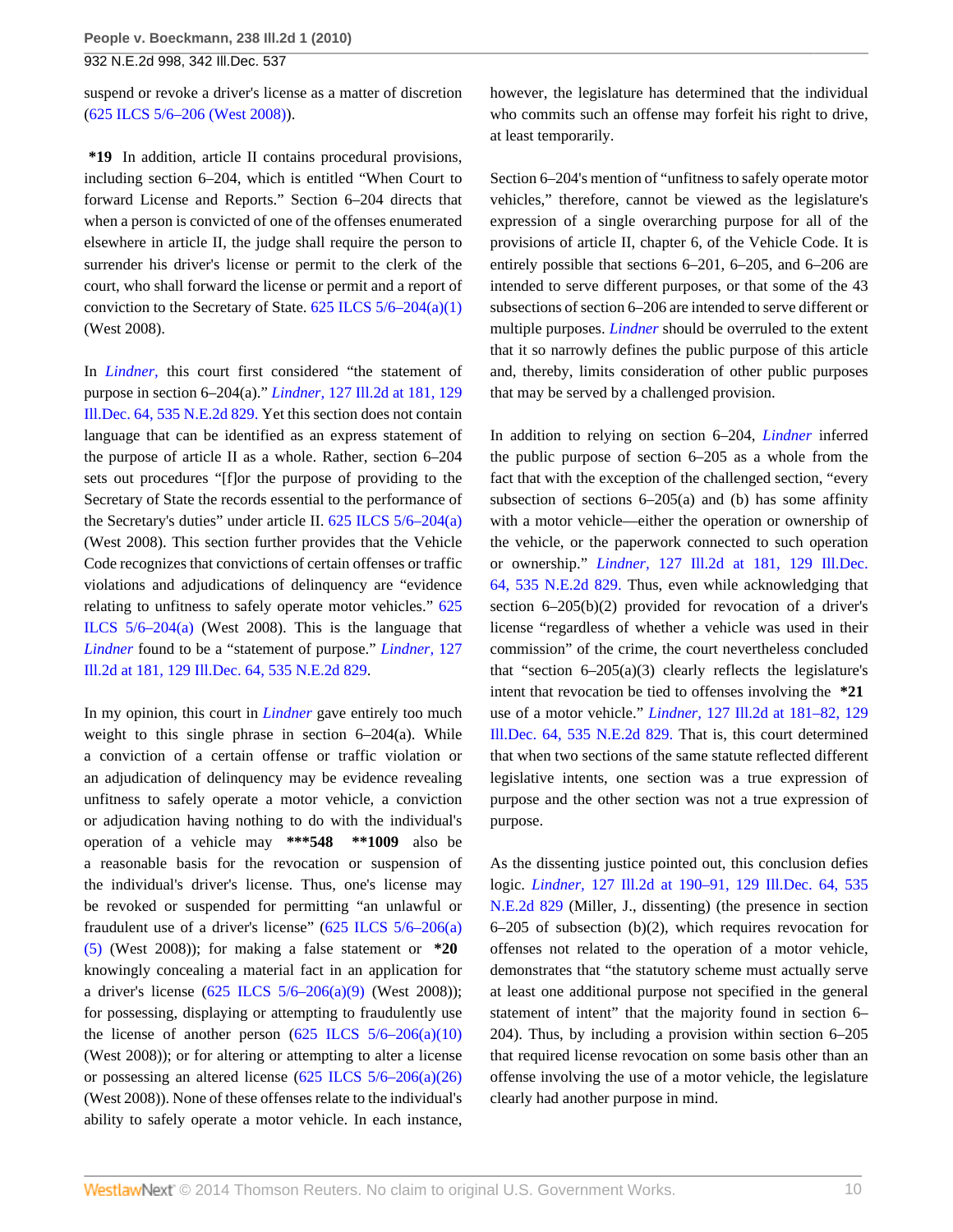In my opinion, the *[Lindner](http://www.westlaw.com/Link/Document/FullText?findType=Y&serNum=1989027957&originationContext=document&vr=3.0&rs=cblt1.0&transitionType=DocumentItem&contextData=(sc.Search))* court's "unnecessarily crimped view of the purpose of the legislation and the interests served by it" (*Lindner,* [127 Ill.2d at 188, 129 Ill.Dec. 64, 535 N.E.2d](http://www.westlaw.com/Link/Document/FullText?findType=Y&serNum=1989027957&pubNum=578&originationContext=document&vr=3.0&rs=cblt1.0&transitionType=DocumentItem&contextData=(sc.Search)) [829](http://www.westlaw.com/Link/Document/FullText?findType=Y&serNum=1989027957&pubNum=578&originationContext=document&vr=3.0&rs=cblt1.0&transitionType=DocumentItem&contextData=(sc.Search)) (Miller, J., dissenting)) led directly and inevitably to its finding the challenged provision unconstitutional. Had the legislative purpose been viewed more broadly, as the plain language of the statute required, the court could then have determined whether that purpose was a **\*\*\*549 \*\*1010** legitimate legislative purpose and whether the challenged provision was rationally related to that purpose. Instead, that analysis was short-circuited by the court's answer to the threshold question.

I have no opinion on whether the *[Lindner](http://www.westlaw.com/Link/Document/FullText?findType=Y&serNum=1989027957&originationContext=document&vr=3.0&rs=cblt1.0&transitionType=DocumentItem&contextData=(sc.Search))* court reached the correct result in that case. It is possible that section  $6-205(b)(2)$  may have been found unconstitutional even if the legislative purpose had been properly defined. This court might have found that the legislative purpose was not legitimate or that the provision was not rationally related to that purpose.

**\*22** In keeping with the doctrine of *stare decisis,* this court does not overrule a prior decision absent good cause or a compelling reason. *Tuite v. Corbitt,* [224 Ill.2d 490, 505, 310](http://www.westlaw.com/Link/Document/FullText?findType=Y&serNum=2010955099&pubNum=578&originationContext=document&vr=3.0&rs=cblt1.0&transitionType=DocumentItem&contextData=(sc.Search)) [Ill.Dec. 303, 866 N.E.2d 114 \(2006\).](http://www.westlaw.com/Link/Document/FullText?findType=Y&serNum=2010955099&pubNum=578&originationContext=document&vr=3.0&rs=cblt1.0&transitionType=DocumentItem&contextData=(sc.Search)) We do not depart from established precedent, such as our decision in *[Lindner,](http://www.westlaw.com/Link/Document/FullText?findType=Y&serNum=1989027957&originationContext=document&vr=3.0&rs=cblt1.0&transitionType=DocumentItem&contextData=(sc.Search))* merely because we might have decided otherwise if we were writing on a blank slate. However, good cause to depart from *stare decisis* exists when "serious detriment prejudicial to public interests is likely to result" and when a governing decision is "unworkable or [is] badly reasoned." *Tuite,* [224 Ill.2d at 505–](http://www.westlaw.com/Link/Document/FullText?findType=Y&serNum=2010955099&pubNum=578&originationContext=document&vr=3.0&rs=cblt1.0&transitionType=DocumentItem&contextData=(sc.Search)) [06, 310 Ill.Dec. 303, 866 N.E.2d 114](http://www.westlaw.com/Link/Document/FullText?findType=Y&serNum=2010955099&pubNum=578&originationContext=document&vr=3.0&rs=cblt1.0&transitionType=DocumentItem&contextData=(sc.Search)).

This court is now faced with the precise situation envisioned by the dissenting justice in that case. By continuing to adhere to *[Lindner's](http://www.westlaw.com/Link/Document/FullText?findType=Y&serNum=1989027957&originationContext=document&vr=3.0&rs=cblt1.0&transitionType=DocumentItem&contextData=(sc.Search))* "unnecessarily crimped view" of the purpose of section 6–205, we find ourselves constrained in our consideration of the constitutionality of a provision in section 6–206. We must either acknowledge that *[Lindner](http://www.westlaw.com/Link/Document/FullText?findType=Y&serNum=1989027957&originationContext=document&vr=3.0&rs=cblt1.0&transitionType=DocumentItem&contextData=(sc.Search))* was badly reasoned on this point, producing a result that is detrimental to the public interest, or affirm the trial court, which found section  $6-206(a)(43)$  unconstitutional.

Rather than expressly overruling *[Lindner,](http://www.westlaw.com/Link/Document/FullText?findType=Y&serNum=1989027957&originationContext=document&vr=3.0&rs=cblt1.0&transitionType=DocumentItem&contextData=(sc.Search))* the lead opinion applies its rule in such a way as to render it almost meaningless.

*[Lindner](http://www.westlaw.com/Link/Document/FullText?findType=Y&serNum=1989027957&originationContext=document&vr=3.0&rs=cblt1.0&transitionType=DocumentItem&contextData=(sc.Search))* contains four statements in which this court identified the purpose of the statute. First,

"We think section  $6-205(a)(3)$  clearly reflects the legislature's intent that revocation be tied to offenses involving the use of a motor vehicle." *Lindner,* [127 Ill.2d](http://www.westlaw.com/Link/Document/FullText?findType=Y&serNum=1989027957&pubNum=578&originationContext=document&vr=3.0&rs=cblt1.0&transitionType=DocumentItem&contextData=(sc.Search)) [at 181–82, 129 Ill.Dec. 64, 535 N.E.2d 829](http://www.westlaw.com/Link/Document/FullText?findType=Y&serNum=1989027957&pubNum=578&originationContext=document&vr=3.0&rs=cblt1.0&transitionType=DocumentItem&contextData=(sc.Search)).

Second,

"The stated purpose is to ensure that drivers who have demonstrated they are unfit to safely operate vehicles are not allowed to drive." *Lindner,* [127 Ill.2d at 182, 129](http://www.westlaw.com/Link/Document/FullText?findType=Y&serNum=1989027957&pubNum=578&originationContext=document&vr=3.0&rs=cblt1.0&transitionType=DocumentItem&contextData=(sc.Search)) [Ill.Dec. 64, 535 N.E.2d 829.](http://www.westlaw.com/Link/Document/FullText?findType=Y&serNum=1989027957&pubNum=578&originationContext=document&vr=3.0&rs=cblt1.0&transitionType=DocumentItem&contextData=(sc.Search))

Third,

"[W]e conclude that the public interest the statute was intended to protect is the interest in keeping the roads free of two kinds of drivers: those who threaten the safety of **\*23** others, and those who have abused the privilege to drive by doing so illegally \* \* \*." *Lindner,* [127 Ill.2d at](http://www.westlaw.com/Link/Document/FullText?findType=Y&serNum=1989027957&pubNum=578&originationContext=document&vr=3.0&rs=cblt1.0&transitionType=DocumentItem&contextData=(sc.Search)) [182, 129 Ill.Dec. 64, 535 N.E.2d 829](http://www.westlaw.com/Link/Document/FullText?findType=Y&serNum=1989027957&pubNum=578&originationContext=document&vr=3.0&rs=cblt1.0&transitionType=DocumentItem&contextData=(sc.Search)).

And fourth,

"In short, the public interest is the safe and legal operation of motor vehicles." *Lindner,* [127 Ill.2d at 182, 129 Ill.Dec.](http://www.westlaw.com/Link/Document/FullText?findType=Y&serNum=1989027957&pubNum=578&originationContext=document&vr=3.0&rs=cblt1.0&transitionType=DocumentItem&contextData=(sc.Search)) [64, 535 N.E.2d 829](http://www.westlaw.com/Link/Document/FullText?findType=Y&serNum=1989027957&pubNum=578&originationContext=document&vr=3.0&rs=cblt1.0&transitionType=DocumentItem&contextData=(sc.Search)).

The lead opinion finds that section  $206(a)(43)$ "unquestionably furthers the public interest in the safe and legal operation and ownership of motor vehicles" (238 Ill.2d at 9, 342 Ill.Dec. at 542, 932 N.E.2d at 1003), but does not acknowledge that the offense of possession of alcohol by a person under the age of 21 ([235 ILCS 5/6–20 \(West 2008\)\)](http://www.westlaw.com/Link/Document/FullText?findType=L&pubNum=1000008&cite=ILSTCH235S5%2f6-20&originatingDoc=Iced421f97fd311df86c1ad798a0ca1c1&refType=LQ&originationContext=document&vr=3.0&rs=cblt1.0&transitionType=DocumentItem&contextData=(sc.Search)) is not tied to an offense involving the use of a vehicle, or that individuals who commit this offense have not demonstrated that they are unfit to safely operate a vehicle, or that such persons **\*\*\*550 \*\*1011** have not threatened the safety of others or abused the privilege of driving by doing so illegally. In effect, the lead opinion chooses the broadest and most expansive statement of purpose from *[Lindner,](http://www.westlaw.com/Link/Document/FullText?findType=Y&serNum=1989027957&originationContext=document&vr=3.0&rs=cblt1.0&transitionType=DocumentItem&contextData=(sc.Search))* while ignoring the substance of *[Lindner.](http://www.westlaw.com/Link/Document/FullText?findType=Y&serNum=1989027957&originationContext=document&vr=3.0&rs=cblt1.0&transitionType=DocumentItem&contextData=(sc.Search))* The trial court, however, properly applied *[Lindner](http://www.westlaw.com/Link/Document/FullText?findType=Y&serNum=1989027957&originationContext=document&vr=3.0&rs=cblt1.0&transitionType=DocumentItem&contextData=(sc.Search))* and found that the very narrow purpose expressed in the first three of the four passages quoted above was not met.

The lead opinion then finds this broader public purpose served based on the legislature's possible belief "that a young person who has a driver's license and consumes alcohol illegally may take the additional step of driving after consuming alcohol. It is reasonable to believe a young person disobeying the law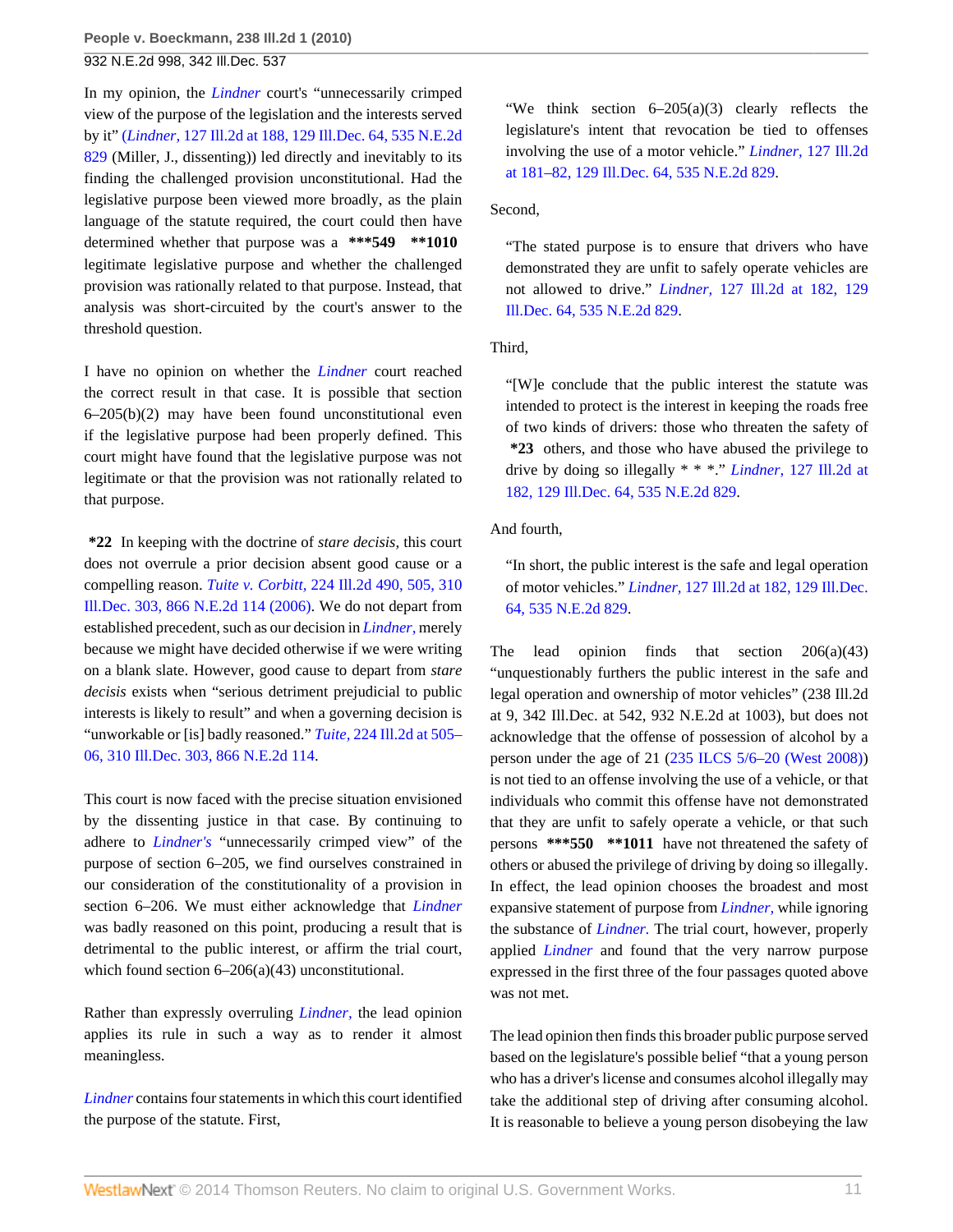against underage consumption of alcohol may also lack the judgment to decline to drive after drinking." 238 Ill.2d at 9, 342 Ill.Dec. at 542, 932 N.E.2d at 1003.

This conclusion may reflect the lead opinion's effort to resolve all doubts in favor of finding the provision constitutional and to give effect to the strong presumption of constitutionality. *[In](http://www.westlaw.com/Link/Document/FullText?findType=Y&serNum=2014214798&pubNum=578&originationContext=document&vr=3.0&rs=cblt1.0&transitionType=DocumentItem&contextData=(sc.Search)) re Marriage of Miller,* [227 Ill.2d 185, 195, 316 Ill.Dec. 225,](http://www.westlaw.com/Link/Document/FullText?findType=Y&serNum=2014214798&pubNum=578&originationContext=document&vr=3.0&rs=cblt1.0&transitionType=DocumentItem&contextData=(sc.Search)) [879 N.E.2d 292 \(2007\)](http://www.westlaw.com/Link/Document/FullText?findType=Y&serNum=2014214798&pubNum=578&originationContext=document&vr=3.0&rs=cblt1.0&transitionType=DocumentItem&contextData=(sc.Search)). However, by reaching so far to find a rational relationship between the now more broadly defined legislative purpose and the challenged statute, **\*24** the lead opinion has saved *[Lindner](http://www.westlaw.com/Link/Document/FullText?findType=Y&serNum=1989027957&originationContext=document&vr=3.0&rs=cblt1.0&transitionType=DocumentItem&contextData=(sc.Search))* by rendering it meaningless. In essence, the lead opinion concludes that because an individual may commit one crime, he may lack the judgment to decline to commit another crime. Under this reasoning, the legislature could provide that a conviction of domestic battery is grounds for the suspension of the offender's driver's license because his anger issues make him likely to succumb to road rage; or that a person who has been found liable in a civil action for negligence causing the death or injury of another person, even if no motor vehicle was involved, should have his license suspended or revoked because he has demonstrated that he cannot be counted upon to exercise ordinary care. Indeed, the statute at issue in *[Lindner](http://www.westlaw.com/Link/Document/FullText?findType=Y&serNum=1989027957&originationContext=document&vr=3.0&rs=cblt1.0&transitionType=DocumentItem&contextData=(sc.Search))* would likely survive this analysis because an individual who would commit acts of sexual assault against his minor stepdaughters cannot be trusted to resist the temptation to lure a child into his car.

In addition, if this court were to overrule *[Lindner](http://www.westlaw.com/Link/Document/FullText?findType=Y&serNum=1989027957&originationContext=document&vr=3.0&rs=cblt1.0&transitionType=DocumentItem&contextData=(sc.Search))* to the extent I suggest, it could also correct an imprecise statement in that case. In defining the rational basis test, this court stated that the legislative enactment must bear a " ' "reasonable relationship to *the* public interest intended to be protected." ' " (Emphasis added.) *Lindner,* [127 Ill.2d at 180, 129 Ill.Dec.](http://www.westlaw.com/Link/Document/FullText?findType=Y&serNum=1989027957&pubNum=578&originationContext=document&vr=3.0&rs=cblt1.0&transitionType=DocumentItem&contextData=(sc.Search)) [64, 535 N.E.2d 829,](http://www.westlaw.com/Link/Document/FullText?findType=Y&serNum=1989027957&pubNum=578&originationContext=document&vr=3.0&rs=cblt1.0&transitionType=DocumentItem&contextData=(sc.Search)) quoting *[People v. Wick,](http://www.westlaw.com/Link/Document/FullText?findType=Y&serNum=1985136697&pubNum=578&originationContext=document&vr=3.0&rs=cblt1.0&transitionType=DocumentItem&contextData=(sc.Search))* 107 Ill.2d 62, [65–66, 89 Ill.Dec. 833, 481 N.E.2d 676 \(1985\),](http://www.westlaw.com/Link/Document/FullText?findType=Y&serNum=1985136697&pubNum=578&originationContext=document&vr=3.0&rs=cblt1.0&transitionType=DocumentItem&contextData=(sc.Search)) quoting *[Illinois Gamefowl Breeders Ass'n v. Block,](http://www.westlaw.com/Link/Document/FullText?findType=Y&serNum=1979135512&pubNum=578&originationContext=document&vr=3.0&rs=cblt1.0&transitionType=DocumentItem&contextData=(sc.Search))* 75 Ill.2d 443, [453, 27 Ill.Dec. 465, 389 N.E.2d 529 \(1979\)](http://www.westlaw.com/Link/Document/FullText?findType=Y&serNum=1979135512&pubNum=578&originationContext=document&vr=3.0&rs=cblt1.0&transitionType=DocumentItem&contextData=(sc.Search)). Immediately thereafter, this court cited *[Harris v. Manor Healthcare Corp.,](http://www.westlaw.com/Link/Document/FullText?findType=Y&serNum=1986109671&pubNum=578&originationContext=document&vr=3.0&rs=cblt1.0&transitionType=DocumentItem&contextData=(sc.Search))* [111 Ill.2d 350, 368, 95 Ill.Dec. 510, 489 N.E.2d 1374 \(1986\)](http://www.westlaw.com/Link/Document/FullText?findType=Y&serNum=1986109671&pubNum=578&originationContext=document&vr=3.0&rs=cblt1.0&transitionType=DocumentItem&contextData=(sc.Search)), for the proposition that a "statute will be upheld if it bears a rational relation to *a* legitimate legislative purpose and is neither arbitrary nor discriminatory." (Emphasis added.)

The *[Lindner](http://www.westlaw.com/Link/Document/FullText?findType=Y&serNum=1989027957&originationContext=document&vr=3.0&rs=cblt1.0&transitionType=DocumentItem&contextData=(sc.Search))* court improperly shifted its focus from discerning whether there might have been *a* legitimate legislative purpose for the challenged provision to the question of whether the provision served *the* public interest **\*25** the statute as a whole was intended to protect and then set about finding that purpose. The difference is subtle, but significant. In *People v. Cornelius,* [213 Ill.2d 178, 203–](http://www.westlaw.com/Link/Document/FullText?findType=Y&serNum=2005658668&pubNum=578&originationContext=document&vr=3.0&rs=cblt1.0&transitionType=DocumentItem&contextData=(sc.Search)) [04, 290 Ill.Dec. 237, 821 N.E.2d 288 \(2004\)](http://www.westlaw.com/Link/Document/FullText?findType=Y&serNum=2005658668&pubNum=578&originationContext=document&vr=3.0&rs=cblt1.0&transitionType=DocumentItem&contextData=(sc.Search)), we stated that the "rational basis test is satisfied where the challenged statute bears a rational relationship to the purpose the legislature **\*\*\*551 \*\*1012** intended to achieve in enacting the statute." Thus, if the legislature has identified a purpose for its enactment of a statute, and if that purpose is legitimate, the rational basis test is satisfied if the statute bears a rational relationship to that purpose.

However a challenged statute will still satisfy the rational basis test if it bears *a* reasonable relationship to a legitimate legislative purpose. Thus, we said in *[People v. Johnson,](http://www.westlaw.com/Link/Document/FullText?findType=Y&serNum=2012342254&pubNum=578&originationContext=document&vr=3.0&rs=cblt1.0&transitionType=DocumentItem&contextData=(sc.Search))* [225 Ill.2d 573, 584, 312 Ill.Dec. 350, 870 N.E.2d 415](http://www.westlaw.com/Link/Document/FullText?findType=Y&serNum=2012342254&pubNum=578&originationContext=document&vr=3.0&rs=cblt1.0&transitionType=DocumentItem&contextData=(sc.Search)) [\(2007\),](http://www.westlaw.com/Link/Document/FullText?findType=Y&serNum=2012342254&pubNum=578&originationContext=document&vr=3.0&rs=cblt1.0&transitionType=DocumentItem&contextData=(sc.Search)) that "[u]nder the rational basis test, our inquiry is twofold: we must determine whether there is a legitimate state interest behind the legislation, and if so, whether there is a reasonable relationship between that interest and the means the legislature has chosen to pursue it." Further, "[t]he rational basis test is highly deferential; its focus is not on the wisdom of the statute. [Citation.] If there is any conceivable set of facts to show a rational basis for the statute, it will be upheld." *Johnson,* [225 Ill.2d at 585, 312 Ill.Dec. 350, 870 N.E.2d 415.](http://www.westlaw.com/Link/Document/FullText?findType=Y&serNum=2012342254&pubNum=578&originationContext=document&vr=3.0&rs=cblt1.0&transitionType=DocumentItem&contextData=(sc.Search)) See also *[Napleton v. Village of Hinsdale,](http://www.westlaw.com/Link/Document/FullText?findType=Y&serNum=2016244038&pubNum=578&originationContext=document&vr=3.0&rs=cblt1.0&transitionType=DocumentItem&contextData=(sc.Search))* 229 Ill.2d 296, [307, 322 Ill.Dec. 548, 891 N.E.2d 839 \(2008\)](http://www.westlaw.com/Link/Document/FullText?findType=Y&serNum=2016244038&pubNum=578&originationContext=document&vr=3.0&rs=cblt1.0&transitionType=DocumentItem&contextData=(sc.Search)) ("a legitimate legislative purpose"); *Davis v. Brown,* [221 Ill.2d 435, 450,](http://www.westlaw.com/Link/Document/FullText?findType=Y&serNum=2009293162&pubNum=578&originationContext=document&vr=3.0&rs=cblt1.0&transitionType=DocumentItem&contextData=(sc.Search)) [303 Ill.Dec. 773, 851 N.E.2d 1198 \(2006\)](http://www.westlaw.com/Link/Document/FullText?findType=Y&serNum=2009293162&pubNum=578&originationContext=document&vr=3.0&rs=cblt1.0&transitionType=DocumentItem&contextData=(sc.Search)) ("a legitimate state interest"); *In re D.W.,* [214 Ill.2d 289, 310, 292 Ill.Dec. 937,](http://www.westlaw.com/Link/Document/FullText?findType=Y&serNum=2006375815&pubNum=578&originationContext=document&vr=3.0&rs=cblt1.0&transitionType=DocumentItem&contextData=(sc.Search)) [827 N.E.2d 466 \(2005\)](http://www.westlaw.com/Link/Document/FullText?findType=Y&serNum=2006375815&pubNum=578&originationContext=document&vr=3.0&rs=cblt1.0&transitionType=DocumentItem&contextData=(sc.Search)) ("a legitimate state interest"); *[People](http://www.westlaw.com/Link/Document/FullText?findType=Y&serNum=2000563880&pubNum=578&originationContext=document&vr=3.0&rs=cblt1.0&transitionType=DocumentItem&contextData=(sc.Search)) v. Wright,* [194 Ill.2d 1, 24, 251 Ill.Dec. 469, 740 N.E.2d 755](http://www.westlaw.com/Link/Document/FullText?findType=Y&serNum=2000563880&pubNum=578&originationContext=document&vr=3.0&rs=cblt1.0&transitionType=DocumentItem&contextData=(sc.Search)) [\(2000\)](http://www.westlaw.com/Link/Document/FullText?findType=Y&serNum=2000563880&pubNum=578&originationContext=document&vr=3.0&rs=cblt1.0&transitionType=DocumentItem&contextData=(sc.Search)) ("a public interest to be served"); *[People v. Adams,](http://www.westlaw.com/Link/Document/FullText?findType=Y&serNum=1991172667&pubNum=578&originationContext=document&vr=3.0&rs=cblt1.0&transitionType=DocumentItem&contextData=(sc.Search))* [144 Ill.2d 381, 390, 163 Ill.Dec. 483, 581 N.E.2d 637 \(1991\)](http://www.westlaw.com/Link/Document/FullText?findType=Y&serNum=1991172667&pubNum=578&originationContext=document&vr=3.0&rs=cblt1.0&transitionType=DocumentItem&contextData=(sc.Search)) ("a public interest to be served"). Taking a broader view of the legislative purpose portion of the inquiry is consistent with due process decisions of the United States Supreme Court.

Defendants' constitutional challenge to section 6–206(a) (43) invoked the due process clauses of both **\*26** the United States and the Illinois Constitutions. The lead opinion does not distinguish between the two, treating the due process protections of the state and federal constitutions as coextensive. This is consistent with our past practice when the language of the two constitutions is identical or nearly identical. *People v. Caballes,* [221 Ill.2d 282, 335, 303 Ill.Dec.](http://www.westlaw.com/Link/Document/FullText?findType=Y&serNum=2009181422&pubNum=578&originationContext=document&vr=3.0&rs=cblt1.0&transitionType=DocumentItem&contextData=(sc.Search)) [128, 851 N.E.2d 26 \(2006\).](http://www.westlaw.com/Link/Document/FullText?findType=Y&serNum=2009181422&pubNum=578&originationContext=document&vr=3.0&rs=cblt1.0&transitionType=DocumentItem&contextData=(sc.Search)) Thus, in *[Miller,](http://www.westlaw.com/Link/Document/FullText?findType=Y&serNum=2014214798&originationContext=document&vr=3.0&rs=cblt1.0&transitionType=DocumentItem&contextData=(sc.Search))* we discerned "no reason to construe our due process clause differently than the federal due process clause on the specific issue before us," and therefore treated the two clauses as coextensive and were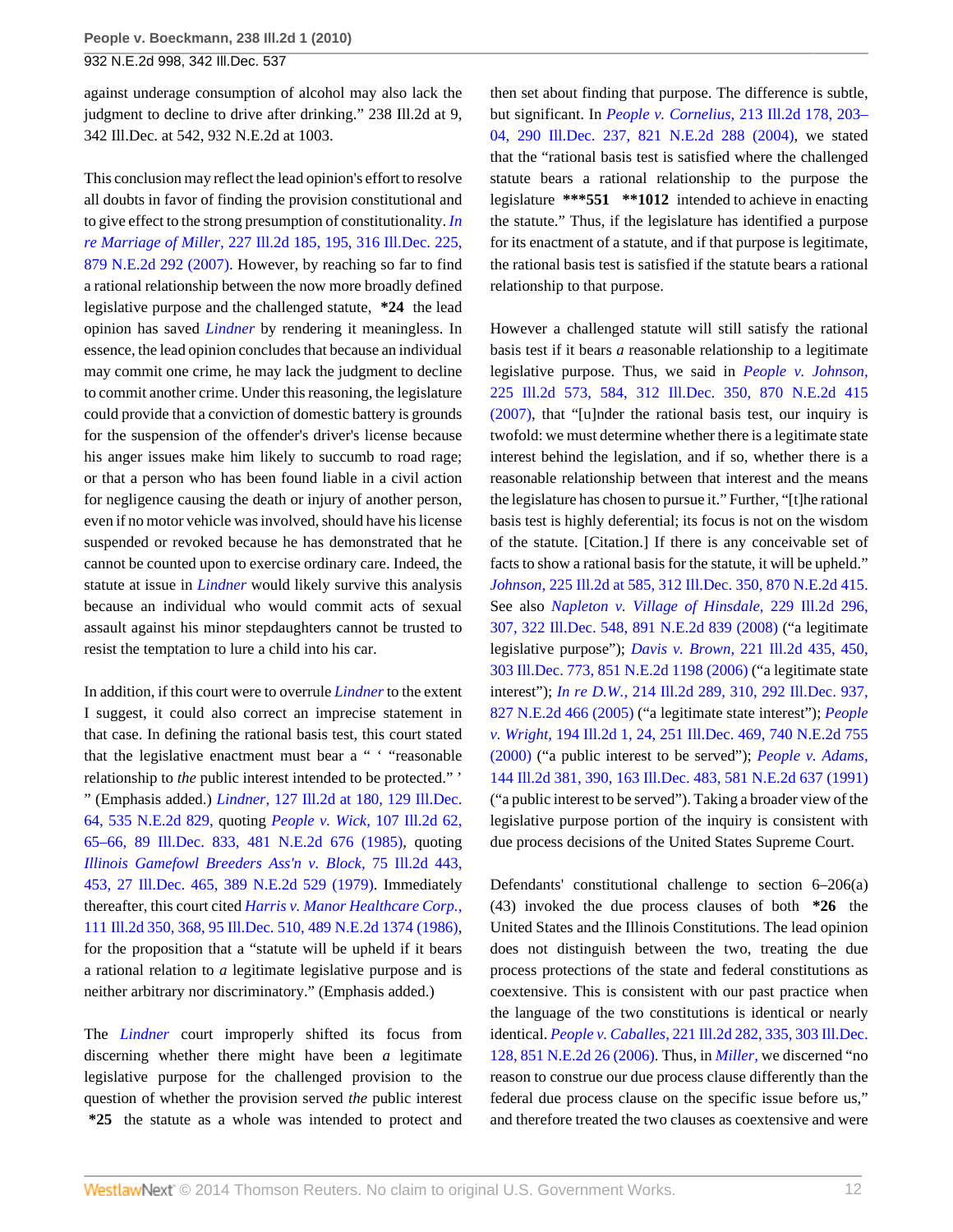guided by federal precedent. *Miller,* [227 Ill.2d at 196, 316](http://www.westlaw.com/Link/Document/FullText?findType=Y&serNum=2014214798&pubNum=578&originationContext=document&vr=3.0&rs=cblt1.0&transitionType=DocumentItem&contextData=(sc.Search)) [Ill.Dec. 225, 879 N.E.2d 292.](http://www.westlaw.com/Link/Document/FullText?findType=Y&serNum=2014214798&pubNum=578&originationContext=document&vr=3.0&rs=cblt1.0&transitionType=DocumentItem&contextData=(sc.Search))

Under federal precedent, a court will not strike down a statute under the rational basis test even if the reasonable relationship between the statute and a legitimate legislative purpose is hypothetical. It is entirely appropriate for the court to consider what purpose the legislature might have intended to serve or what the legislature "might have concluded" (*[Williamson](http://www.westlaw.com/Link/Document/FullText?findType=Y&serNum=1955121924&pubNum=708&fi=co_pp_sp_708_464&originationContext=document&vr=3.0&rs=cblt1.0&transitionType=DocumentItem&contextData=(sc.Search)#co_pp_sp_708_464) v. Lee Optical of Oklahoma,* [348 U.S. 483, 487, 75 S.Ct.](http://www.westlaw.com/Link/Document/FullText?findType=Y&serNum=1955121924&pubNum=708&fi=co_pp_sp_708_464&originationContext=document&vr=3.0&rs=cblt1.0&transitionType=DocumentItem&contextData=(sc.Search)#co_pp_sp_708_464) [461, 464, 99 L.Ed. 563, 572 \(1955\)](http://www.westlaw.com/Link/Document/FullText?findType=Y&serNum=1955121924&pubNum=708&fi=co_pp_sp_708_464&originationContext=document&vr=3.0&rs=cblt1.0&transitionType=DocumentItem&contextData=(sc.Search)#co_pp_sp_708_464)) about the relationship between its intent and the method chosen to effectuate it. "[T]he law need not be in every respect logically consistent with its aims to be constitutional. It is enough that there is an evil at hand for correction, and that it might be thought that the particular legislative measure was a rational way to correct it." *Williamson,* [348 U.S. at 487–88, 75 S.Ct. at 464,](http://www.westlaw.com/Link/Document/FullText?findType=Y&serNum=1955121924&pubNum=708&fi=co_pp_sp_708_464&originationContext=document&vr=3.0&rs=cblt1.0&transitionType=DocumentItem&contextData=(sc.Search)#co_pp_sp_708_464) [99 L.Ed. at 572.](http://www.westlaw.com/Link/Document/FullText?findType=Y&serNum=1955121924&pubNum=708&fi=co_pp_sp_708_464&originationContext=document&vr=3.0&rs=cblt1.0&transitionType=DocumentItem&contextData=(sc.Search)#co_pp_sp_708_464) A court will not strike down a law on due process grounds merely because the law may be "unwise, improvident, or out of harmony with a particular school of thought." *Williamson,* [348 U.S. at 488, 75 S.Ct. at 464, 99](http://www.westlaw.com/Link/Document/FullText?findType=Y&serNum=1955121924&pubNum=708&fi=co_pp_sp_708_464&originationContext=document&vr=3.0&rs=cblt1.0&transitionType=DocumentItem&contextData=(sc.Search)#co_pp_sp_708_464) [L. Ed. at 572.](http://www.westlaw.com/Link/Document/FullText?findType=Y&serNum=1955121924&pubNum=708&fi=co_pp_sp_708_464&originationContext=document&vr=3.0&rs=cblt1.0&transitionType=DocumentItem&contextData=(sc.Search)#co_pp_sp_708_464) In such instances, if the people seek change in the law, they " 'must resort to the polls, not to the courts.' " **\*\*\*552 \*\*1013** *Williamson,* [348 U.S. at 488, 75 S.Ct. at](http://www.westlaw.com/Link/Document/FullText?findType=Y&serNum=1955121924&pubNum=708&fi=co_pp_sp_708_464&originationContext=document&vr=3.0&rs=cblt1.0&transitionType=DocumentItem&contextData=(sc.Search)#co_pp_sp_708_464) [464–65, 99 L.Ed. at 572,](http://www.westlaw.com/Link/Document/FullText?findType=Y&serNum=1955121924&pubNum=708&fi=co_pp_sp_708_464&originationContext=document&vr=3.0&rs=cblt1.0&transitionType=DocumentItem&contextData=(sc.Search)#co_pp_sp_708_464) quoting *[Munn v. Illinois,](http://www.westlaw.com/Link/Document/FullText?findType=Y&serNum=1876155639&pubNum=780&fi=co_pp_sp_780_134&originationContext=document&vr=3.0&rs=cblt1.0&transitionType=DocumentItem&contextData=(sc.Search)#co_pp_sp_780_134)* 94 U.S. [113, 134, 24 L.Ed. 77, 87 \(1876\)](http://www.westlaw.com/Link/Document/FullText?findType=Y&serNum=1876155639&pubNum=780&fi=co_pp_sp_780_134&originationContext=document&vr=3.0&rs=cblt1.0&transitionType=DocumentItem&contextData=(sc.Search)#co_pp_sp_780_134).

**\*27** I note that section 6–206(a)(43) was enacted in 2007 and took effect on January 1, 2008, decades after the enactment of the provision that is now codified at section 2–206. Later additions to section 2–206 do not necessarily share the same legislative purpose as earlier enactments or, if they share the same general purpose, they may be intended to serve an additional purpose as well. See *Lindner,* [127 Ill.2d at 190,](http://www.westlaw.com/Link/Document/FullText?findType=Y&serNum=1989027957&pubNum=578&originationContext=document&vr=3.0&rs=cblt1.0&transitionType=DocumentItem&contextData=(sc.Search)) [129 Ill.Dec. 64, 535 N.E.2d 829](http://www.westlaw.com/Link/Document/FullText?findType=Y&serNum=1989027957&pubNum=578&originationContext=document&vr=3.0&rs=cblt1.0&transitionType=DocumentItem&contextData=(sc.Search)) (Miller, J., dissenting). The decision to codify this provision in section 6–206(a) may be a result of the organizational scheme of chapter 6 rather than an expression of identical purpose. With this in mind, and guided by the principles set out by the Supreme Court in *[Williamson,](http://www.westlaw.com/Link/Document/FullText?findType=Y&serNum=1955121924&originationContext=document&vr=3.0&rs=cblt1.0&transitionType=DocumentItem&contextData=(sc.Search))* I would look beyond sections 6–204 and 6–205 of the Vehicle Code to discern the evil that the legislature might have intended to address by enacting section 6–206(a) (43).

In 2002, the General Assembly enacted Public Act 92– 804, which amended section 4–4 of the Liquor Control Act and added subsection (a)(38) to section 6–206 of the Vehicle Code. The effect of these amendments was to provide discretionary authority to the Secretary of State for the suspension or revocation of the driver's license of a person "*convicted* of a violation of Section 6–20 of the Liquor Control Act of 1934 or a similar provision of a local ordinance." (Emphasis added.) [625 ILCS 5/6–206\(a\)](http://www.westlaw.com/Link/Document/FullText?findType=L&pubNum=1000008&cite=IL625S5%2f6-206&originatingDoc=Iced421f97fd311df86c1ad798a0ca1c1&refType=SP&originationContext=document&vr=3.0&rs=cblt1.0&transitionType=DocumentItem&contextData=(sc.Search)#co_pp_8b3b0000958a4) [\(38\)](http://www.westlaw.com/Link/Document/FullText?findType=L&pubNum=1000008&cite=IL625S5%2f6-206&originatingDoc=Iced421f97fd311df86c1ad798a0ca1c1&refType=SP&originationContext=document&vr=3.0&rs=cblt1.0&transitionType=DocumentItem&contextData=(sc.Search)#co_pp_8b3b0000958a4) (West 2008). Section 6–20 defines the offenses of illegal transfer, possession and consumption of alcoholic liquor by an underage person. [235 ILCS 5/6–20 \(West 2008\)](http://www.westlaw.com/Link/Document/FullText?findType=L&pubNum=1000008&cite=ILSTCH235S5%2f6-20&originatingDoc=Iced421f97fd311df86c1ad798a0ca1c1&refType=LQ&originationContext=document&vr=3.0&rs=cblt1.0&transitionType=DocumentItem&contextData=(sc.Search)).

In 2007, the General Assembly enacted Public Act 95– 166, entitled "AN ACT concerning transportation." Pub. Act 95–166, eff. January 1, 2008. Again, the Act amended the Liquor Control Act and the Vehicle Code. The effect of these amendments was to provide discretionary authority to the Secretary of State for the suspension or revocation of the driver's license of a person who **\*28** received a disposition of *court supervision* for a violation of section 6–20. [625 ILCS](http://www.westlaw.com/Link/Document/FullText?findType=L&pubNum=1000008&cite=IL625S5%2f6-206&originatingDoc=Iced421f97fd311df86c1ad798a0ca1c1&refType=SP&originationContext=document&vr=3.0&rs=cblt1.0&transitionType=DocumentItem&contextData=(sc.Search)#co_pp_8b3b0000958a4) [5/6–206\(a\)\(43\)](http://www.westlaw.com/Link/Document/FullText?findType=L&pubNum=1000008&cite=IL625S5%2f6-206&originatingDoc=Iced421f97fd311df86c1ad798a0ca1c1&refType=SP&originationContext=document&vr=3.0&rs=cblt1.0&transitionType=DocumentItem&contextData=(sc.Search)#co_pp_8b3b0000958a4) (West 2008).

During the third reading of the bill in the House of Representatives, its chief sponsor, Representative Tom Cross, spoke:

"This is a Bill that deals with drinking by teenagers, specifically minors. As we all know, the law says if you're under 21, you cannot drink in the State of Illinois. This Bill provides that in the event of a court supervision, which I think is a good concept  $* * *$  that you would lose your driver's license for a period of three (3) months. That has not been the case when someone receives court supervision. We had a rather tragic incident in Oswego, a couple of months ago, where five (5) young children lost their lives. Alcohol was involved. This is an attempt to address that issue and it has unfortunately been a problem around the state." 95th Ill. Gen. Assem., House Proceedings, April 27, 2007, at 22 (statements of Representative Cross).

Representative Cross did not specifically state that the driver who caused this accident was a teenager who was then under court supervision for a violation of section 6–20 of the Liquor Control Act, although this fact seems to be implied by his remarks.

Nevertheless, we are not constrained by the language of the statute or by the legislative history (of which there is very little) when discerning what "evil" the legislature might have been addressing. We may ask ourselves, in light of the overall legislative **\*\*\*553 \*\*1014** scheme and common sense, what the legislative purpose might have been for the enactment.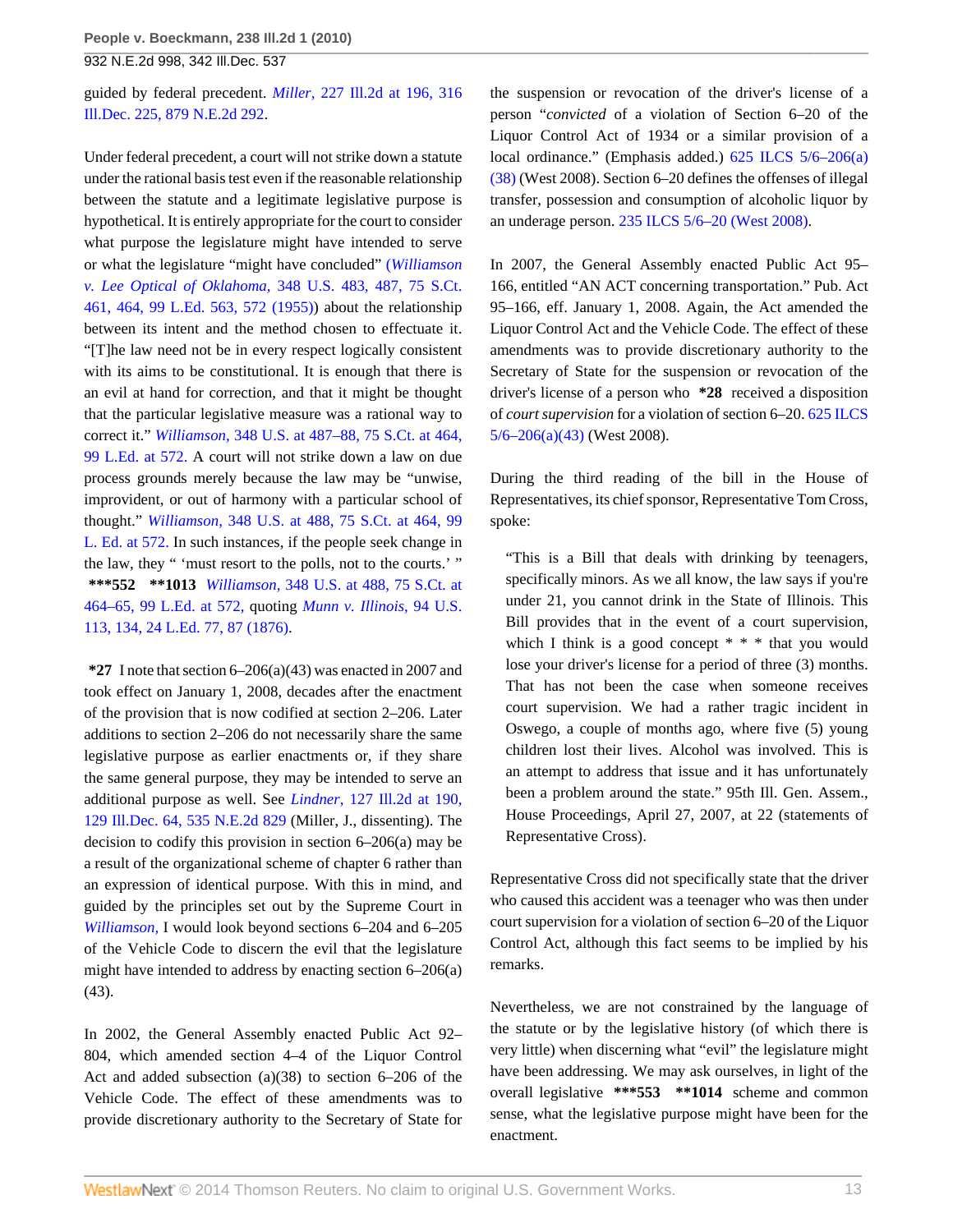One purpose of adding subsections  $(a)(38)$  and  $(a)(43)$  to section 6–206 may have been to encourage compliance with section 6–20 of the Liquor Control Act, which is specifically referenced in both provisions. The purpose of the Liquor Control Act is that "the health, safety and welfare of the People of the State of Illinois shall be protected and temperance in the consumption of alcoholic liquors shall be fostered and promoted by sound and careful **\*29** control and regulation of the manufacture, sale and distribution of alcoholic liquors." [235 ILCS 5/1–2 \(West 2008\)](http://www.westlaw.com/Link/Document/FullText?findType=L&pubNum=1000008&cite=ILSTCH235S5%2f1-2&originatingDoc=Iced421f97fd311df86c1ad798a0ca1c1&refType=LQ&originationContext=document&vr=3.0&rs=cblt1.0&transitionType=DocumentItem&contextData=(sc.Search)).

Sections  $6-206(a)(38)$  and  $(a)(43)$  may be intended to effectuate this legitimate legislative purpose by giving persons under the age of 21 an incentive to resist the peer pressure to drink by conditioning their continued ability to drive on compliance with section 6–20 of the Liquor Code.

In the absence of an express statement of the intent of our own legislature, we can also look to similar enactments in other states, for our own legislators may have had a similar purpose. The California legislature made specific findings when it enacted a statute that suspended the driving privileges of persons under the age of 21 who committed offenses involving controlled substances.

"(a) The Legislature finds and declares as follows:

\* \* \*

'(3) Individuals who abuse drugs or alcohol demonstrate a dangerous disregard for the safe legal operation of motor vehicles. The risk is particularly acute for individuals under the age of 21.

'(4) The increased potential for teenage death in vehicle collisions and other nondriving accidents, homicides, and suicides, while being under the influence of drugs or alcohol, requires special attention in order to reduce the statewide youth fatality rate and to control unlawful and unsafe driving practices.

'(b) It is, therefore, the intent of the Legislature to enact this measure in an attempt to reduce the incidence of young drivers on the highways and roads of this state who, because of their use of alcohol or other illegal drugs, pose a danger to the health and safety of other drivers by all or a combination of the following methods:

'(1) To prevent use of motor vehicles by drivers under the age of 21 years by suspending their driving privileges for

one year from the date of conviction, because a one year suspension of these drivers' privileges may provide a **\*30** means of deterring use of alcohol, and other illegal drugs by these young persons." *[People v. Valenzuela,](http://www.westlaw.com/Link/Document/FullText?findType=Y&serNum=1992052117&pubNum=3484&fi=co_pp_sp_3484_493&originationContext=document&vr=3.0&rs=cblt1.0&transitionType=DocumentItem&contextData=(sc.Search)#co_pp_sp_3484_493)* 3 Cal.App. [4th Supp. 6, 9–10, 5 Cal.Rptr.2d 492, 493 \(1991\)](http://www.westlaw.com/Link/Document/FullText?findType=Y&serNum=1992052117&pubNum=3484&fi=co_pp_sp_3484_493&originationContext=document&vr=3.0&rs=cblt1.0&transitionType=DocumentItem&contextData=(sc.Search)#co_pp_sp_3484_493), quoting Stats.1988, ch. 1254, § 1, at 4175–76.

These legislative findings are entirely consistent with the concerns expressed by the sponsor of the bill that resulted in the enactment of section  $6-206(a)(43)$ . I would find that the legitimate legislative purposes of the enactment were to encourage compliance with section 6–20 of the Liquor Control Act and to protect the individual young person and the public by suspending the driving privileges of those young persons who, by violating section 6–20, have demonstrated that they should not be entrusted with the operation of a motor vehicle.

If the means chosen—suspension of the driver's license bears a reasonable relationship to this purpose, the statute may not be struck down. *Johnson,* [225 Ill.2d at 585, 312](http://www.westlaw.com/Link/Document/FullText?findType=Y&serNum=2012342254&pubNum=578&originationContext=document&vr=3.0&rs=cblt1.0&transitionType=DocumentItem&contextData=(sc.Search)) [Ill.Dec. 350, 870 N.E.2d 415.](http://www.westlaw.com/Link/Document/FullText?findType=Y&serNum=2012342254&pubNum=578&originationContext=document&vr=3.0&rs=cblt1.0&transitionType=DocumentItem&contextData=(sc.Search)) The lead opinion acknowledges that the statute **\*\*\*554 \*\*1015** "must be upheld if there is a conceivable basis for finding it is rationally related to a legitimate state interest" and that the legislature's judgment is "not subject to judicial fact finding and 'may be based on rational speculation unsupported by evidence or empirical data.' " 238 Ill.2d at 7, 342 Ill.Dec. at 541, 932 N.E.2d at 1002, quoting *[Arangold Corp. v. Zehnder,](http://www.westlaw.com/Link/Document/FullText?findType=Y&serNum=2003233453&pubNum=578&originationContext=document&vr=3.0&rs=cblt1.0&transitionType=DocumentItem&contextData=(sc.Search))* 204 Ill.2d 142, 147, 272 [Ill.Dec. 600, 787 N.E.2d 786 \(2003\).](http://www.westlaw.com/Link/Document/FullText?findType=Y&serNum=2003233453&pubNum=578&originationContext=document&vr=3.0&rs=cblt1.0&transitionType=DocumentItem&contextData=(sc.Search))

It is entirely rational for the legislature to conclude that the possible suspension of one's driver's license may serve as an incentive to comply with a law or court order. For example, section  $6-201(a)(3)$  of the Vehicle Code provides that the Secretary of State may cancel a license or permit for failure to pay fees or civil penalties owed to the Illinois Commerce Commission. [625 ILCS 5/6–201\(a\)\(3\)](http://www.westlaw.com/Link/Document/FullText?findType=L&pubNum=1000008&cite=IL625S5%2f6-201&originatingDoc=Iced421f97fd311df86c1ad798a0ca1c1&refType=SP&originationContext=document&vr=3.0&rs=cblt1.0&transitionType=DocumentItem&contextData=(sc.Search)#co_pp_8b3b0000958a4) (West 2008). Section 6–201(a)(9) provides that the Secretary may cancel the license of any person who "has been convicted of a sex offense as defined in the Sex Offender Registration Act," and that the license shall **\*31** remain cancelled until the person registers as required and has otherwise complied with the requirements of the Registration Act.  $625$  ILCS  $5/6-201(a)(9)$ (West 2008). Section 6–103(14) provides that the Secretary "shall not issue, renew, or allow the retention of any driver's license nor issue any permit under this Code \* \* \* [t]o any person who is 90 days or more delinquent in court ordered child support payments or has been adjudicated in arrears